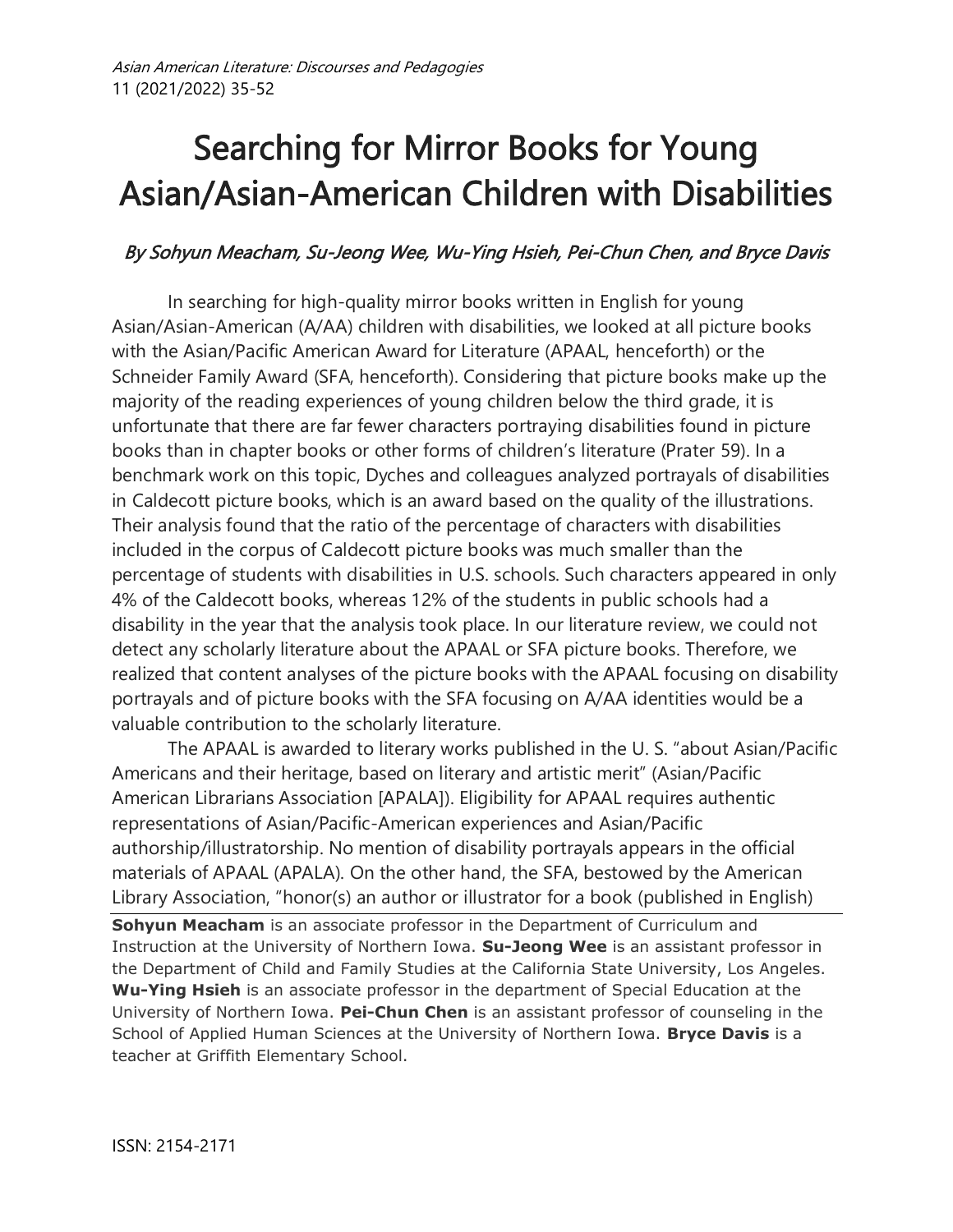that embodies an artistic expression of the disability experience for child and adolescent audiences... The *distinguished* portrayal of people living with a disabling condition..." (American Library Association). This is one of the major criteria for the SFA. In particular, there must be a protagonist or secondary character with a disability, which could be physical, mental, or emotional. The character with the disability should be realistic and significant in the story, "not merely a passive bystander." The book should include accurate information about the disability. According to our investigation of their official website, the SFA does not seem to promote racial diversity or intersectionality among the books they award. As there are no published research articles extant about picture books with the SFA, information about racial diversity among the protagonists with disabilities in them is not available.

We used the total pool of 53 picture books awarded the APAAL from 2001 to 2020 or the SFA from 2004 to 2020. These periods cover all APAAL and SFA picture books from the institution of the awards to the time that the current project concluded. There may be other books that did not receive the APAAL or SFA where A/AAs with disabilities were portrayed. However, the APAAL and SFA are the only existing awards for children's literature that focus on the experiences of Asian Americans and people with disabilities, respectively. We expected to find quality picture books that mirrored the experiences of Asian/Asian-American children with disabilities in these two groups. Our analysis consisted of three phases: 1) to identify the A/AA characters with disabilities; 2) to describe these characters in relation to the other characters, setting, plot, and illustrations; and 3) to critically analyze the representational issues, power relations, and inequalities related to ethnic/racial backgrounds. For phases 1 and 2, we used a protocol adapted from Dyches and Prater's work. First, in order to identify the A/AA characters with disabilities in picture books with APAAL, we used a classification of the IDEA 2004 legislation. Therefore, thirteen disability categories were used, as follows: specific learning disability, other health impairment, autism spectrum disorder, emotional disturbance, speech or language impairment, visual impairment, developmental delay, orthopedic impairment, hearing impairment, deaf-blindness, intellectual disability, traumatic brain injury, and multiple disabilities (see USDOE's "The 42th Annual Report to Congress on the Implementation of The Individuals with Disabilities Education Act" for definitions). The definitions and categories of disabilities described in the IDEA (U.S. Department of Education) provide a common understanding of the characteristics of disabilities portrayed in the picture books. We have no intention to use the traditional medical model that focuses on the deficits of characters in the stories. Rather, we analyze the representations of disabilities and further discuss what the characters can do instead of what they cannot do. The strengths and contribution of characters to society in the picture books are clearly discussed. We, as teacher educators, often emphasize equipping pre-service teachers with adequate knowledge, skills, and dispositions to educate students with disabilities in special education teacher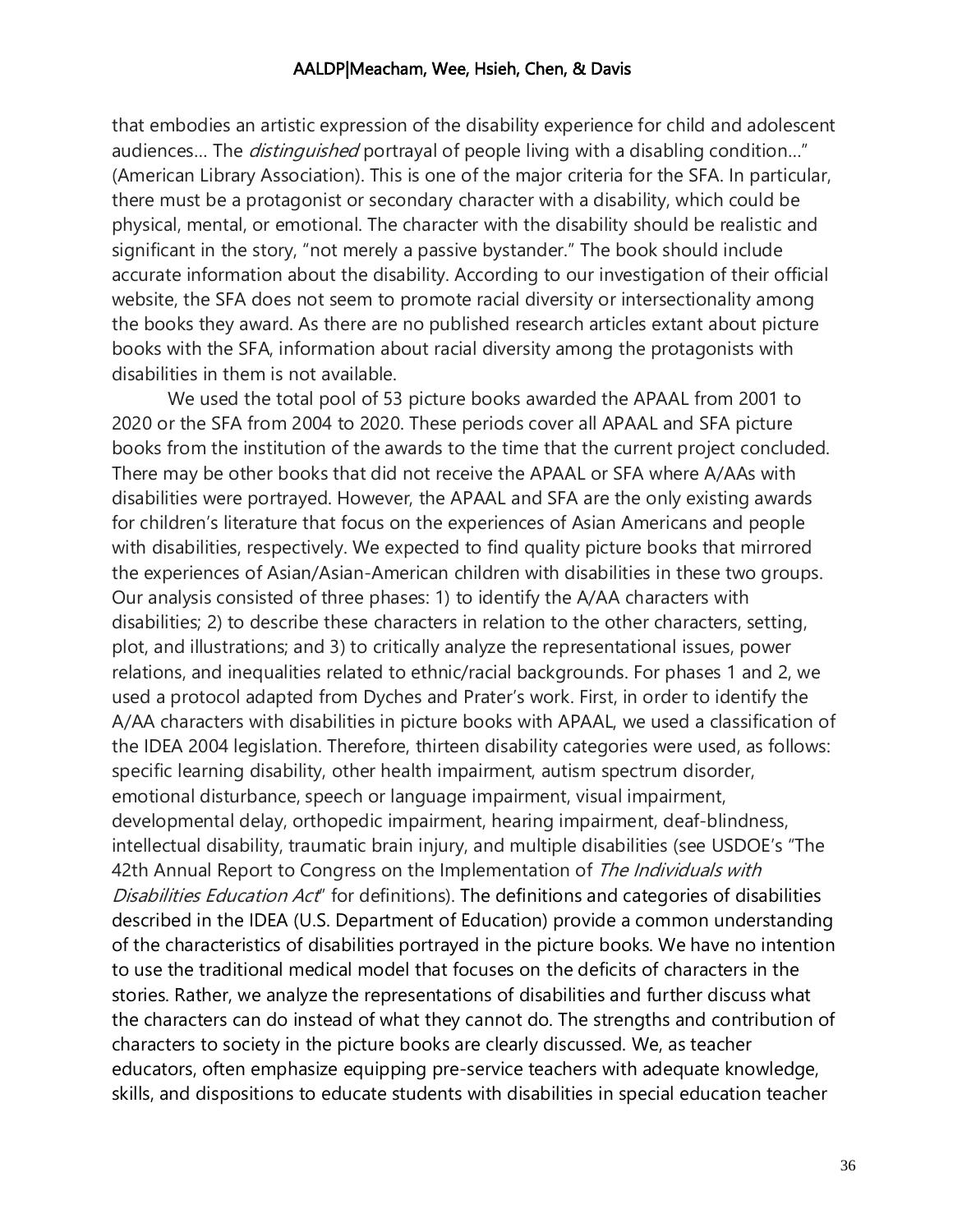preparation programs. Comparably speaking, knowledge and skills are easier to measure than dispositions. This does not mean dispositions are not fostered in teacher preparation programs as dispositions can be shown in cognitive, affective, and behavioral levels (Triandis) and can be observed when pre-service teachers demonstrate their knowledge and skills. However, the easily observed knowledge and skills might mislead people to believe special education is equivalent to the medical model when a student with disabilities receives individualized intervention based on the needs. In their review of the application of Disability Studies (DS) in teacher education, Freedman et al. discuss "DS-informed teacher educators emphasize the use of a plurality of perspectives toward disability that shift the focus from the individual to the environment, through the development of inclusive education." Perhaps we have blended the sociological perspectives from DS into supporting students with disabilities in the context of inclusive education, which also reflects our stance in this article when we analyze the characters with disabilities.

In addition to the IDEA categories, we considered some other distinctive traits such as "being clumsy, being a troublemaker, having a minor and temporary impairment, having a vivid imagination, being immature for one's age, having intense fascination with a subject, and having a label that might historically indicate a possible disability, but no disability was evident in the book" (Dyches *et al.*). The characters were rated a 1 if they did not meet any of the categories. They were rated a 2 if they did not meet a category, but with more knowledge about them they might. They were rated a 3 if they met any disability category from the above list. All characters with disabilities were classified as primary, secondary, or tertiary. Only the books with character(s) rated 2 or 3 were included in the body of books for the second phase of analysis. Thus, six books with characters with disabilities or potential disabilities were identified: four APAAL books and two SFA books. Seven characters out of all six books were identified, as follows: the drum dream girl and a person in the background (characters' names are unknown) in *Drum Dream Girl: How One Girl's Courage Changed Music* by Margarita Engle; Shek in *Coolies* by Yin; the firekeeper (character's name is unknown) in *The* Firekeeper's Son by Linda Sue Park; Chamnan in Bread Song by Frederick Lipp; Kami in Kami and the Yaks by Andrea Stryer; and Henry in A Friend for Henry by Jenn Bailey.

Investigator triangulation, one of four triangulation methods proposed by Denzin (301) assisted us in increasing the validity and credibility of our research findings. The current study was conducted by five researchers possessing various areas of expertise. The first author, a children's literature and early literacy researcher, and the fifth author, an elementary school teacher, first read and screened all the picture books with an APAAL or SFA to detect disability portrayals. Then all authors, with expertise in early childhood special education, child development and children's literature, and counseling, discussed all of the detected characters with disabilities as a continuous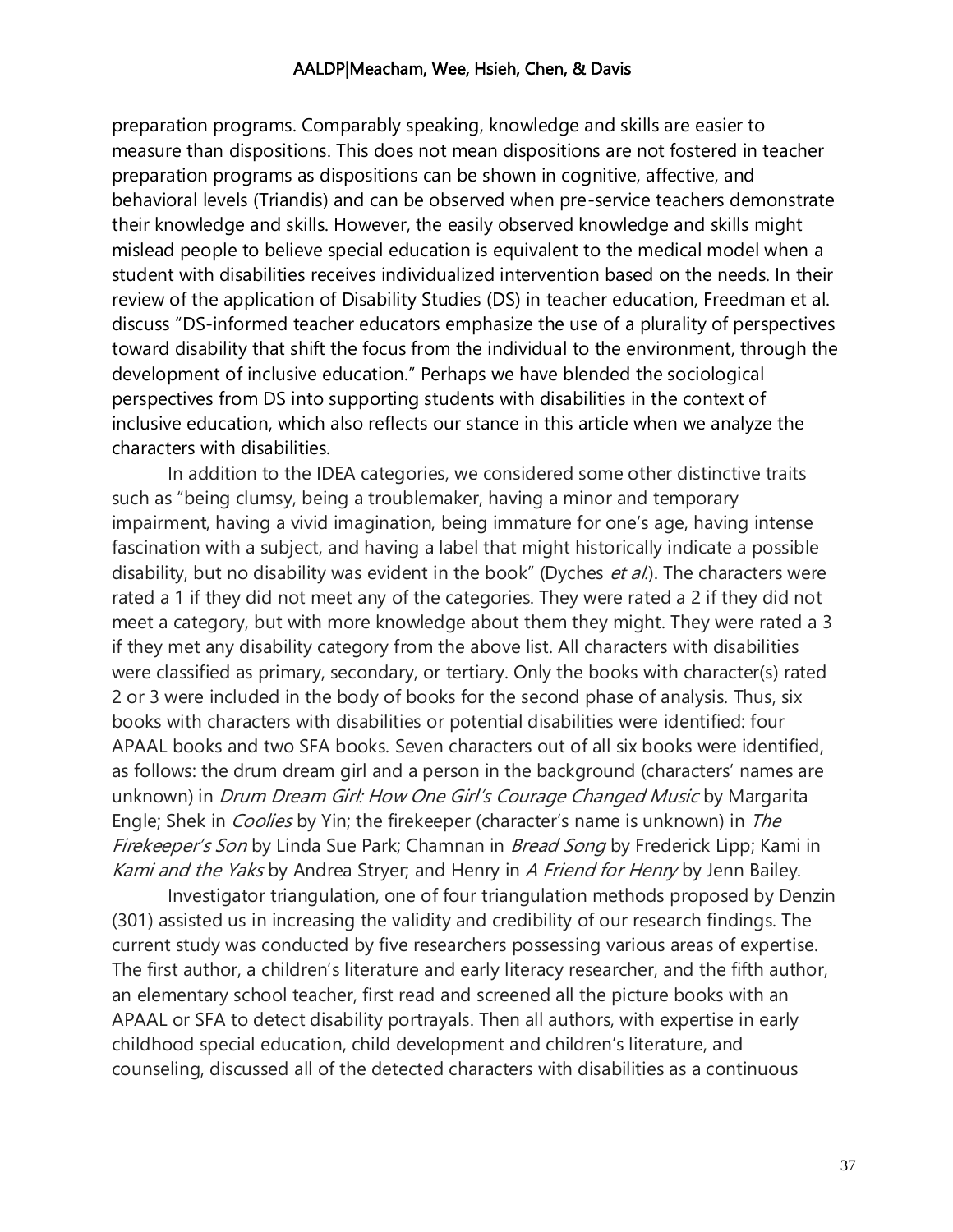peer-debriefing process, in order to validate the presence of disabilities and to critically analyze how those characters were portrayed.

Speaking about the investigators, we investigator-authors admit that our collective positionalities harnessed this work. All four of the authors are Asian/Asian-American transnational scholars in the fields of children's literature, early literacy, early childhood special education, and counseling. While we do not necessarily identify ourselves as people with disabilities in the traditional sense and may not fully understand the oppression that Asian/Asian-American children with disabilities undergo, we do recognize the intersectional oppression of multiple stigmatized identities that is distinctive from any other form of discrimination standing on the basis of racism, sexism, classism, ageism, ableism, etc. alone. As Asian/Asian-American transnational women scholars in professional contexts that are predominantly occupied by White Americans, we have had to combat othering actions and attitudes by those hegemonic peers such as marginalization, invisibilization, stereotyping, microaggressions, infantilization, and salary inequities, which have been threats to our mental health. We believe that our work in advocating for Asian/Asian-American children with disabilities should be normalized and heralded as a significant contribution to the field of Asian/Asian-American children's literature.

## Combatting Othering

The field of Disability Studies, which "examines how disability is socially constructed in society" (Adomat), is a counternarrative to the medical model of disability. The medical model portrays constructed disability as a category of illness and source of disadvantage and deficit that needs to be cured by medical treatments. This model has been a source of othering, social oppression, and discrimination against people with disabilities. Disability Studies, in tandem with social justice movements, focuses on this social oppression and discrimination (Shakespeare 197).

Adomat suggests that Disability Studies can shed light on analyzing how disability is defined and reflected in the characters' interactions with diverse people and problems in different social contexts. Analyses can determine whether a children's book is based on the medical model of disability. The literature taking this perspective emphasizes the differences between the characters with and without disabilities, as disabilities need to be cured to achieve the wholeness and high intelligence of people without disabilities. Alternatively, children's literature based on the Disability Studies perspective can promote the belief that disabilities are not something to be fixed, but are fluid and continuous. In addition, these latter books do not necessarily make disability the main topic, but create protagonists with a disability who engage in relationships that are socially and emotionally reciprocal, in various social contexts including family, religious organizations, school, community, and workplace.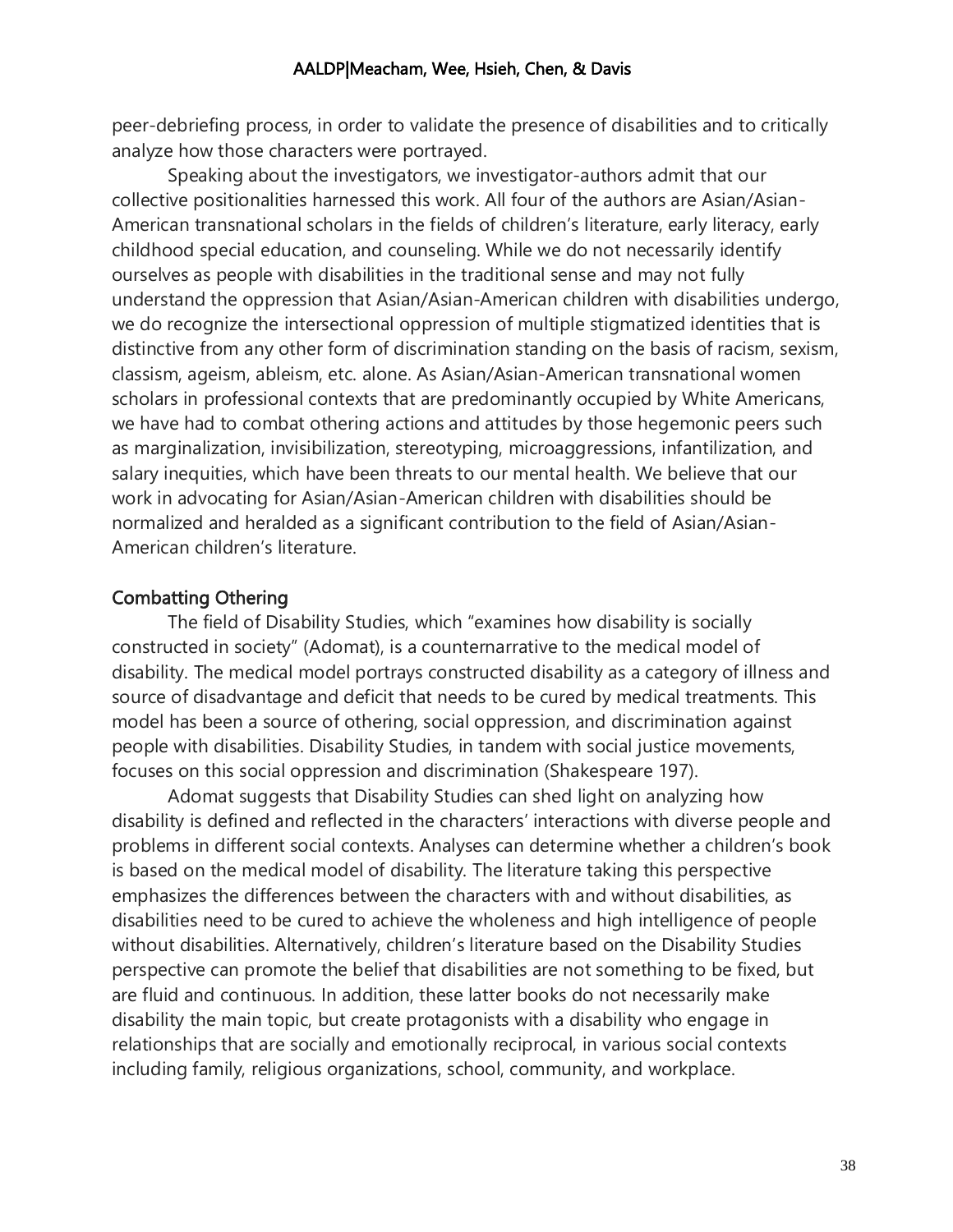Meanwhile, Bell's seminal book entitled Blackness and Disability: Critical Examinations and Cultural Interventions problematized that Disability Studies was established by White scholars, which meant that much media and research focused on white people with disabilities. On the other hand, he wrote, "too much critical work in African American Studies posits the African American body politic in an ableist (read non-disabled) fashion" (Bell 3). The disabilities of prominent Black achievers like Harriet Tubman were often unspoken in African-American Studies (Bell 3). We need an enhanced critical lens that goes beyond Disability Studies to look into the issues of A/AA people with disabilities in children's literature.

Similar to the Disability Studies scholars, Asian-American children's literature scholars have combatted the othering of Asians and Asian Americans in children's books. According to Sarah Park Dahlen's analysis of recent trends in the Newbery and Caldecott Awards, while Asians and Asian Americans seem to be more represented than before, with more nuanced diversity and higher quality work by Asian/Asian-American authors and illustrators, there are ongoing problems. Stereotyped illustrations of Asian bodies, such as slanted eyes, yellow skin, and rice-bowl haircuts, and unappetizing Asian foods abound in the current body of Asian/Asian-American children's literature. European writers and readers have been fascinated for centuries with Asian physical features; however, Asians and Asian Americans have been othered, orientalized, and exoticized in children's literature, which so often stereotypes and dehumanizes them (Park Dahlen 09:29-11:42).

The stereotyping of Asians and Asian Americans relates to othering. While there is a vast diversity among these people based on their ethnicity, gender, socioeconomic status, religion, and so on, the hegemonic European Americans tend to lump them together without earnest research, treating them as a homogeneous group of insignificant others. Furthermore, the publishing houses avoid books that do not fit the stereotypes (So & Wezerek). White children's experiences are often centralized, and their interactions with stereotyped immigrant Asian-American populations reveal their anxiety regarding "racial and imperialist legacies projected upon white children" (Saguisag 229). Even in literary fantasy worlds, white children are depicted interacting with racially othered fantasy characters, manifesting their power (Saguisag 204-250).

Even some scholars of Asian children's literature fail to be comprehensive when writing about Asian children's literature. For instance, Sivashankar pointed out that Amos and Amos's book entitled Children's Literature from Asia in Today's Classrooms: Toward Culturally Authentic Interpretations "is more or less centered around books about East Asian and South East Asian cultures, leaving the reader with an incomplete picture of which nations' and cultures' stories are included under the broad umbrella of Asian children's literature" (7). Scholars discussing religion in Indian children's literature typically focus on Hinduism, obscuring the religious diversity of the country and thereby constructing a stereotype (Sivashankar 3). Another stereotyping issue with children's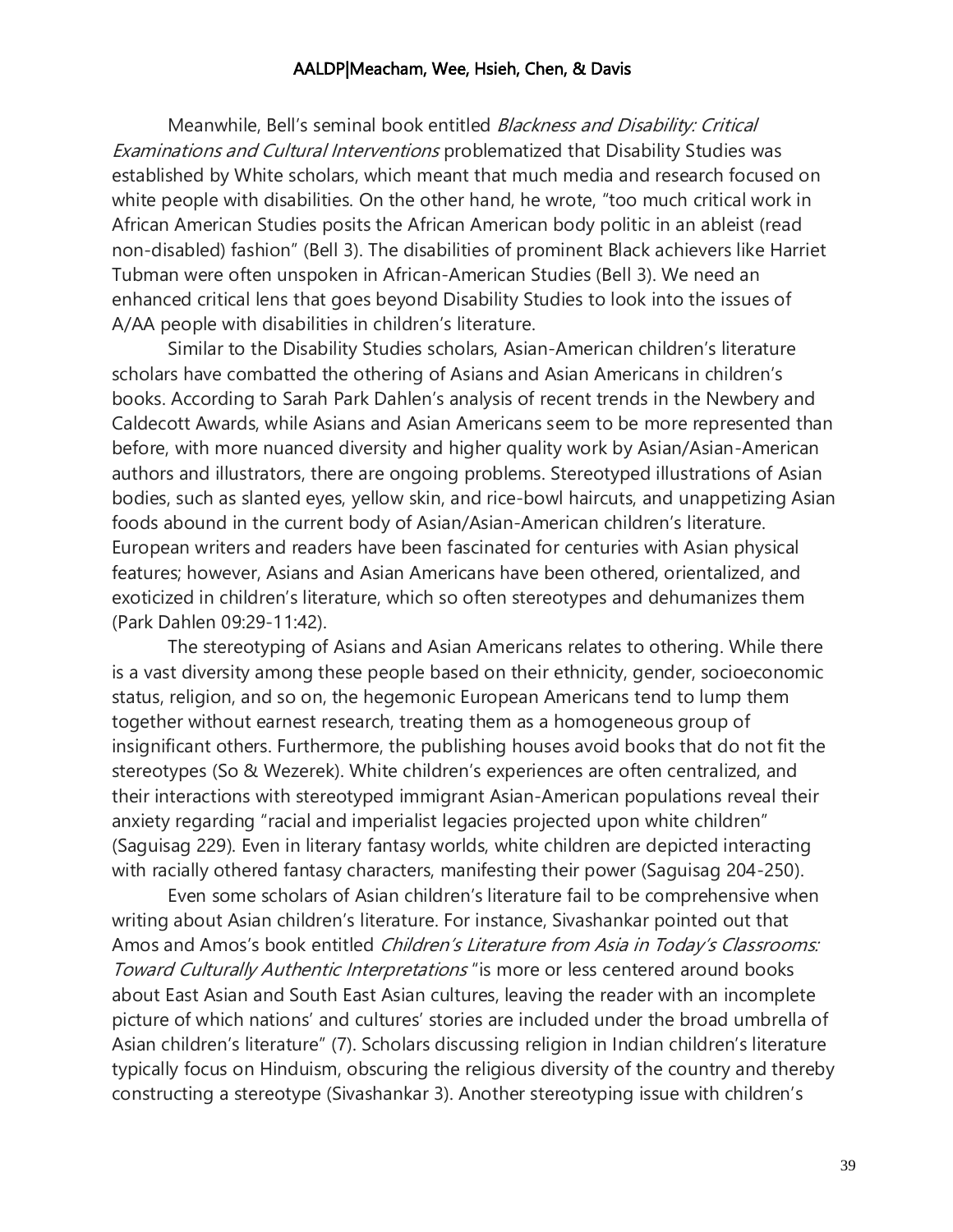literature written in English is that Asians/Asian-Americans are frequently depicted as English as a second language learners. The theme of the struggle to learn English is part of the "forever foreigner stereotypes" (Rodríguez & Kim 25) of Asian Americans in children's literature. While there are more than 6.7 million U.S.-born AAPIs in the United States (New American Economy), when picture books only depict Asians/Asian-Americans who are immigrants and English-language learners, they can exacerbate the forever foreigner stereotype.

## **Intersectionality**

Exploration of the intersectionality between Asian/Asian-American backgrounds and disabilities deepened our investigation, as we looked for how the racial/ethnic identities and disabilities of characters interrelated in the characters and stories of the picture books with the APAAL or SFA. Crenshaw first initiated the conversation on intersectionality through an exploration of the politics that often "conflate or ignore intra-group differences" (1241). The example of an African-American female from a lowincome family, compared to a Caucasian male from a middle-class family, is more than double oppression. Police brutality against African-American females is totally overlooked by the Black-male-dominated narrative of the #BlackLivesMatter movement (Kupupika 42). "Intersectionality is not additive. It's fundamentally reconstitutive" (Crenshaw). It does not simply combine the effects of identity categories such as race, gender, socioeconomic status, dis/ability, and sexuality to explain a group's experience (Kupupika 35). It is erroneous to simply hypothesize that the normative Asian/Asian-American experience and the normative dis/ability experience together constitute the experience of Asian/Asian-Americans with disabilities. Additive approaches in works regarding disability assign prominence to the disability and only look at "various variables as isolated and dichotomous rather than interactive and mutually interdependent" (Goethals et al. 75). To achieve greater progress in properly extending the concept of intersectionality, it is crucial to adhere to Kimberlé Crenshaw's original aim and meaning (Kupupika 27). Intersectionality should be used as a tool to identify structures that discriminate against those who are marginalized.

When Asians/Asian-Americans are visible, the erasure of their disabilities is problematic. Likewise, when disabilities are emphasized, the erasure of race and gender is amiss. Among the total Asian/Pacific populations in three age groups, 3.1% of the birth-to-2 group, 5.5% of the 3-5 group, and 5% of the 6-21 group were served under the Individuals with Disabilities Education Act (IDEA) in fall 2018 (U.S. Department of Education, USDOE henceforth). These ratios were the lowest among all racial/ethnic groups. This does not necessarily mean that there were fewer Asian/Pacific children with disabilities. It could just mean they were underserved (Stodden et al.). A/AAs with disabilities are an underserved population due to both limited research and the lack of individual narratives (Chung). In addition, sample biases that include data based only on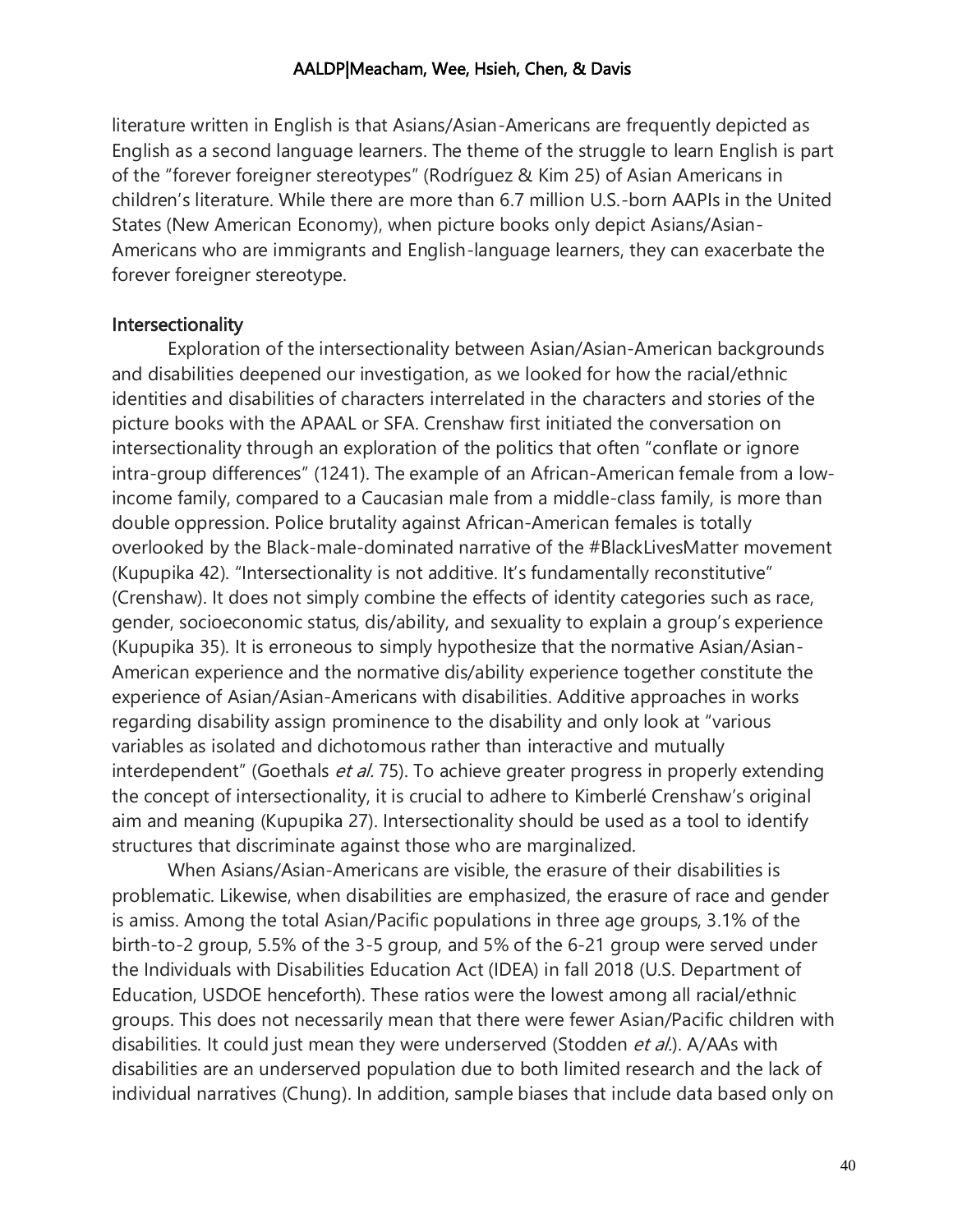the individuals who seek and obtain disability status and rehabilitation services can mean that inaccurate reporting is yet another problem impacting this group (Southwest Educational Development Laboratory Disability study for all 3-8).

The model minority myth is a sensible explanation for the fact that Asian Americans with disabilities are underserved in the United States (Namkung). Since Peterson (11) called Japanese Americans the model minority for the first time in 1966 to praise their achievements, Asian Americans have been found to be the highest achieving racial/ethnic group in terms of educational attainment and economic status (Pew Research Center), which feeds the model-minority myth. In spite of their successes overall, there is large variance among the population subgroups that are marginalized, and the model-minority myth prevents them from accessing adequate services (Hasnain et al. 4; Poon-McBrayer 155). Due to this myth and the high representation of A/AA students in gifted programs, teachers often fail to refer A/AA students who have learning disabilities for assistance (Poon-McBrayer 155).

In addition, the A/AA populations are underserved in children's literature. Asian children with disabilities are barely represented at all in the children's books with major children's literature awards such as the Newbery Award (Leininger et al. 588) and the Caldecott Award. Therefore, we decided to focus on the APAAL and SFA picture books to explore portrayals of A/AA children with disabilities.

Bishop's seminal article "Mirrors, Windows, and Sliding Glass Doors" provides an important insight regarding the portrayal of A/AA children with disabilities. Children's picture books that portray A/AA children with disabilities can serve as mirror books (Bishop 3) for A/AA children with disabilities. Mirror books provide children the opportunity to reflect and affirm their own characteristics and cultural values, hearing their own excluded voices and seeing children like themselves from a different perspective. When children cannot see themselves reflected in the books they read, or when they find the stories or illustrations to be unauthentic, negative, or ridiculed, they learn that they and their culture are devalued and disrespected in the society. Moreover, these books can serve as window books (Bishop 4), which provide children opportunities to view and experience lives different from their own, by introducing them to people from different ethnic groups than the dominant culture and to people with disabilities. Children from the dominant cultural group without a disability need window books to reality, helping them understand and connect with the diversity they live in, preventing ethnocentrism (Bishop ix). Furthermore, reflecting Bishop's (ix) idea, these books also become sliding glass doors, which require readers to use their imagination to be able to experience the world that the author has created. These books give "window moments in stories" that enable the readers to realize their own power and see the inequity and injustice of systemic prejudice (Cunningham). The sliding glass doors not only help readers break down stereotypes and reduce otherness, they also change readers and often empower them to take action (Johnson et al. 569).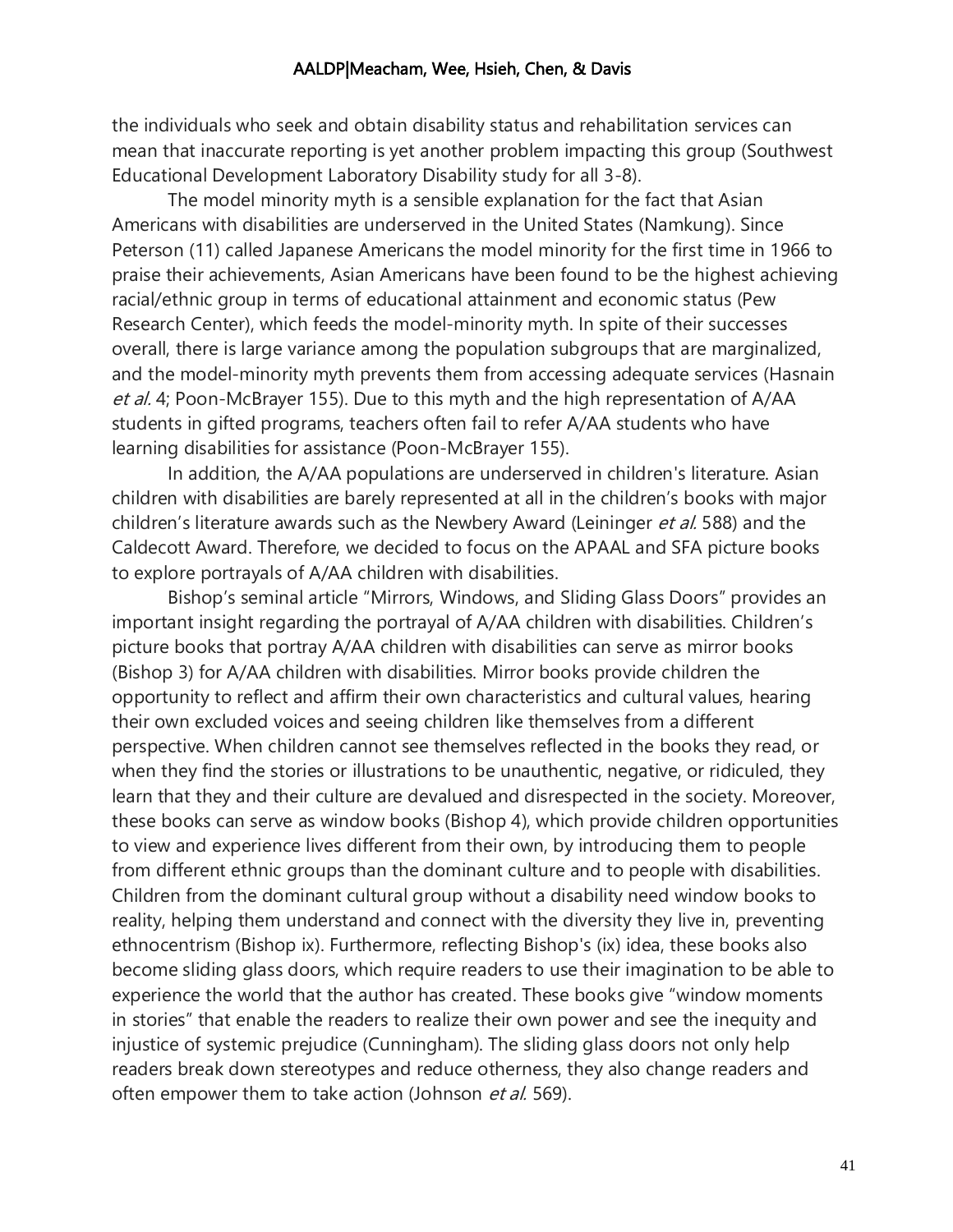Bishop's metaphors of mirrors, windows, and sliding glass doors have been applied to numerous research studies on diversity in literature (Suico 113-114). The inaugural issue of Research on Diversity in Youth's Literature (RDYL) in 2018, which was rooted in the study of diversity and representation in children's and adolescents' literature, selected their theme in response to Bishop's mirrors, windows, and sliding glass doors. Consequently, researchers adapted these concepts in distinctive and meaningful ways to what they found in the literature for children and young adults. The new metaphor of curtains (Reese 390-391) was added to advocate for indigenous stories. Reese explained that the concept of curtains represented protecting knowledge from being exploited or misinterpreted, because the U.S. government had described Native Americans' religious ceremonies as problematic, and tried to make them illegal and take away their religious artifacts. However, the concept of curtains can be widely used for the censorship of literature or withholding of information, not simply for indigenous Americans. Additionally, Toliver (30) recently advanced "telescopes" to refer to imaginative and speculative stories. Both reflector and refractor telescopes have mirrors and lenses that reflect readers more clearly and brightly and magnify images that are usually unnoticed or unseen. In this way, telescope books help children see "futuristic and fantastical landscapes" (30) by highlighting their reflection as well as disclosing outside worlds more clearly and closely, while ignoring irrelevant objects.

# The Lack of Mirrors in Picture Books in the United States for Today's Asian/Asian-American Youth with Disabilities

The A/AA population, in general, is underserved in children's literature. Needless to say, A/AA children with disabilities are found even less in children's picture books. Among the Newbery and Caldecott Award books, not a single children's picture book includes A/AA children with disabilities (Leininger et al. 588). In addition, although the Asian/Pacific American Award for Literature (APAAL) focuses on Asian/Pacific Americans and their heritage and has been awarded for 20 years, a strikingly small number of books mirroring today's A/AA youth with disabilities in the United States have received it. As discussed earlier, mirror books that reflect A/AA children with disabilities, as well as window books for non-A/AA children and children without disabilities are strongly needed to allow them to view and explore this kind of intersectionality.

Seven characters in six books were identified in our screening for the presence of A/AA characters with disabilities or potential disabilities (4 APAAL books and 2 SFA books). Considering the age group targeted by picture books, 2nd grade and below, only two protagonists, Chamnan in Bread Song, an APAAL book, and Henry in A Friend for Henry, an SFA book, were in that age bracket, and hence easiest for the target readers to associate with. The settings of these books were in the present-day United States, which makes them more relatable to the audience as well. At this time, among the APAAL and SFA picture books, we can at least suggest that early childhood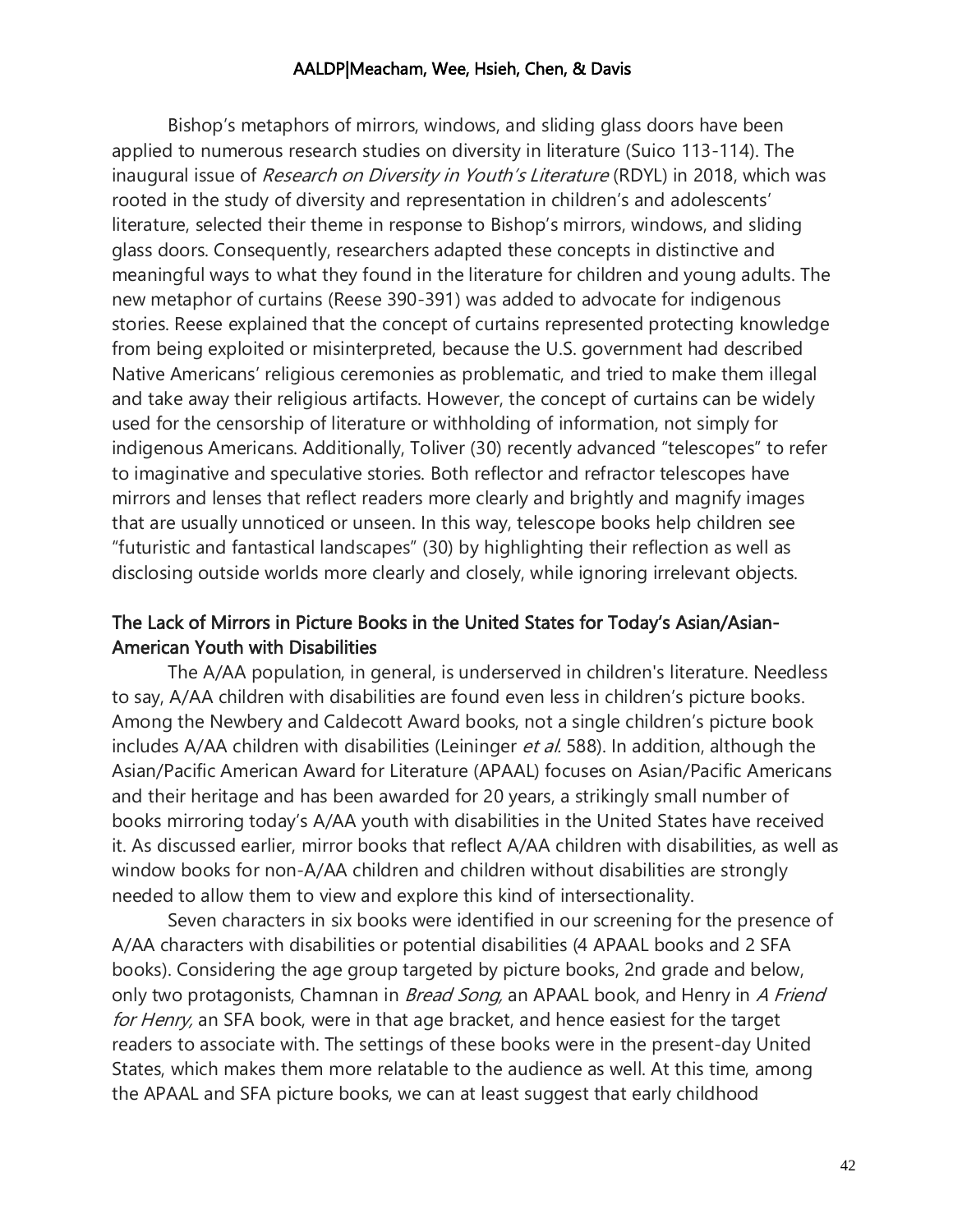classrooms use *Bread Song* and A Friend for Henry as mirror books for A/AA children with disabilities and window books for their peers. Meanwhile, although we see some evidence for Chamnan's having ASD (autism spectrum disorder) in *Bread Song*, the condition is not verified in author's notes or book reviews, whereas Henry's ASD is mentioned in the author's notes on the book jacket. In the next section, we analyze A Friend for Henry and Bread Song in detail.

A Friend for Henry is the story of how Henry, who has ASD, makes his first friend at school. The text does not use the label ASD. Instead, it describes Henry's characteristics. For instance, Henry needs things to go his own way. He arranges the carpet squares for the class reading time. All of the edges and corners need to fit together perfectly. Then Samuel, one of Henry's classmates, does somersaults on the carpet squares, messing them up. Samuel explains he made "a magic carpet from a genie's lamp," but this does not work for Henry. Henry responds to Samuel with the literal facts: "It's from Rug World. There's the sticker." Henry can't stand when his classmates break the rules, like when they eat three crackers instead of two, or when they put worms on the playground swings. When Henry is about to lose hope of making a friend, he finds Katie. She likes reading time as he does. They look at the fish in the fishbowl and build a tower together, avoiding the triangles that Henry dislikes. Henry eventually overcomes the challenge of making a friend, observing his classmates and considering the characteristics he would like to have in a friend. This story delineated the process of how Henry eventually made a friend that he could appreciate, without stereotypically exaggerating the friendship-related challenges faced by people with ASD. Although Henry's condition might have impacted his ability to form friendships, the story of how he and Katie became friends is quite similar to the experiences of people without disabilities, which makes it relatable to people without ASDs.

A Friend for Henry does not directly portray an A/AA culture, even though Henry's A/AA background is implied. Although the majority of his classmates are white, Henry's classroom is racially diverse, and his teacher Mrs. Magoon has brown skin. Katie, who eventually becomes Henry's friend, is a brown-skinned girl according to the illustration, although her racial/ethnic background is undisclosed. While the names Henry and Katie might have been chosen to avoid stereotypical Asian and African-American names, they defer to European-origin names. When we looked at the illustrations to see if there were any Asian stereotypes in the physical features, such as rice-bowl haircuts or yellow skin, we found one— that Henry's eyes are slanted. This does not mean that his classmates of other races are depicted with full-size rounded eyes. Their eyes are also illustrated with lines. However, the different length of those lines is noticeable.

A Friend for Henry does not portray whether Henry's white classmates attempted to make friends with Henry. While this book did not mention anything about social exclusion or Henry feeling ignored, it is possible that Henry's difficulty to make friends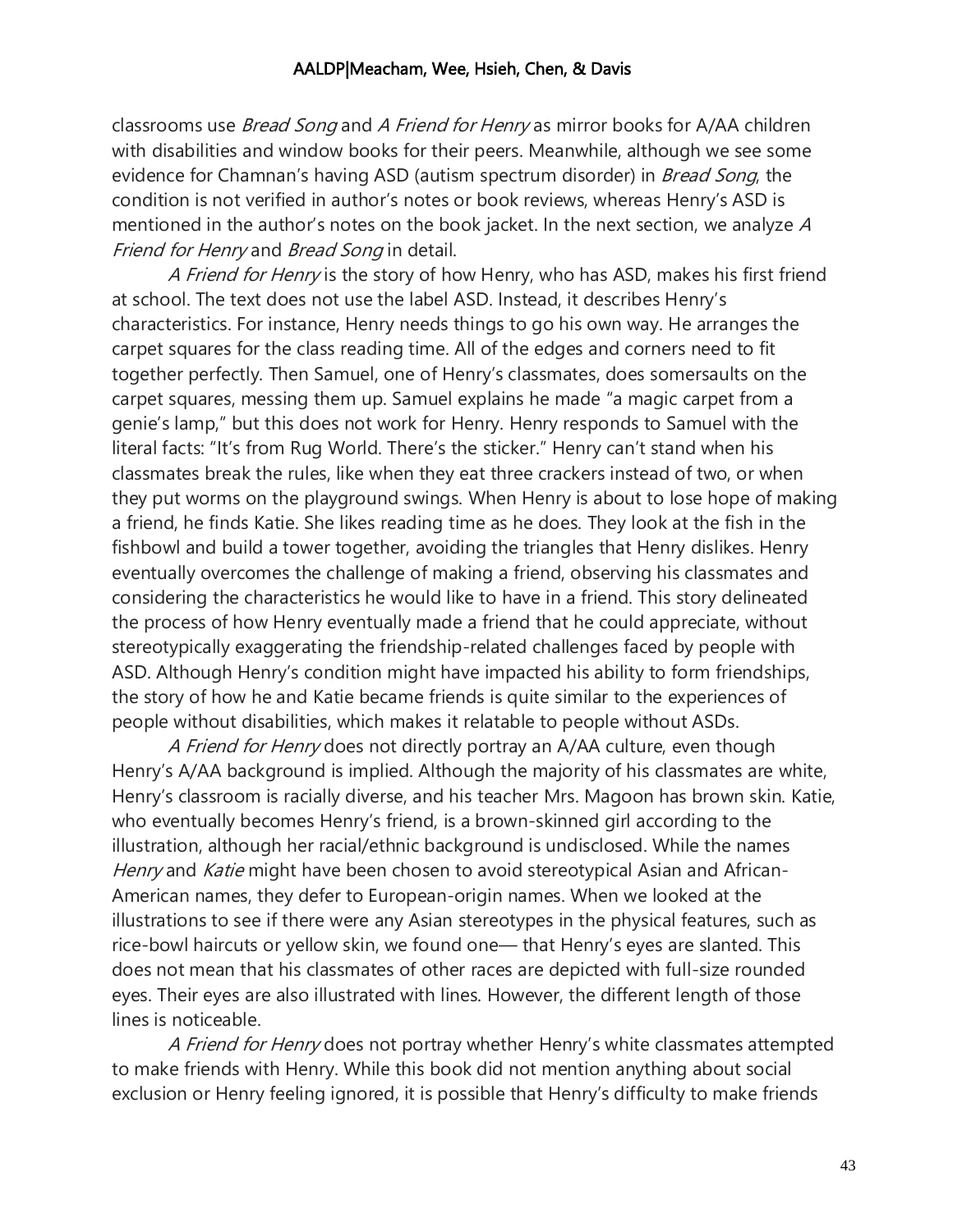could be related to social exclusion issues among people with disabilities or racial minorities or immigrants. Research found that students with disabilities are more likely to be bullied than their peers without disabilities (Gage et al. 256; Morales et al. 1128) and that racial minority students who are picked on for disability undergo double suffering (Murez). A Friend for Henry which received the Schneider Family Award for its laudable portrayal of disability unfortunately does not assist our attempt to look into the intersectionality of race and dis/ability.

Bread Song describes an 8-year-old boy called Chamnan and his grandfather, who had recently moved from Thailand to the United States. Chamnan has difficulty verbalizing his thoughts in English, as a new immigrant and English-language learner. Although the text does not explicitly mention the word *anxiety* or terms normally related to an emotional disturbance, Chamnan exhibits anxiety as he adjusts to living in the United States. He is still learning English in the story. It is uncertain if he has difficulty learning languages in general, as the story does not describe his progress in learning Thai before coming to the United States, but it may be that learning English is a partial cause of his anxiety.

Chamnan's anxiety is first displayed when he and his grandfather cross the street from their Thai restaurant to Alison's bakery. Chamnan is always illustrated with either a smile or a curious expression, despite text indicating that he is anxious. The book says that Chamnan is scared as he crosses the street, which takes him further from home. Hearing many new noises, he forgets the new English words he has learned (Lipp 8).

Later in *Bread Song*, Chamnan and his grandfather go to see Alison baking bread early in the morning before the store opens. The text describes Chamnan as being surprised by the sound of his own voice (Lipp 27), but in this scene Chamnan begins to demonstrate joy and laughter. Chamnan begins to feel less anxious during the bakery scene because of the intimate moment he shares with Alison and his grandfather watching the bread bake. The text says this is the first time that Chamnan has felt at home. It can also be inferred that this is when Chamnan's anxiety about being in a new place starts to decrease (Lipp 24). While he is at the bakery with his grandfather and Alison, he overcomes his anxiety and begins to speak out loud. Previously, in the book, he is anxious about being around all of the people and afraid to speak out loud. However, at the end of the story, Chamnan's anxiety has dissipated and he overcomes his shyness and speaks in English at the bakery. In the illustration, he is waving his hands in the air joyfully. It is clear in the picture that he is confident and much less anxious. Later on, Chamnan exhibits a growing ability in speaking English and ease in interacting with others from the neighborhood while at Alison's bakery.

In terms of power relations, the European food culture, which is represented by Alison's Bakery, is more empowered than Chamnan's homeland's food culture, which is represented by his grandfather's Thai Mountain Restaurant. While many of Alison's breads are featured in illustrations throughout the book, Thai foods are not pictured at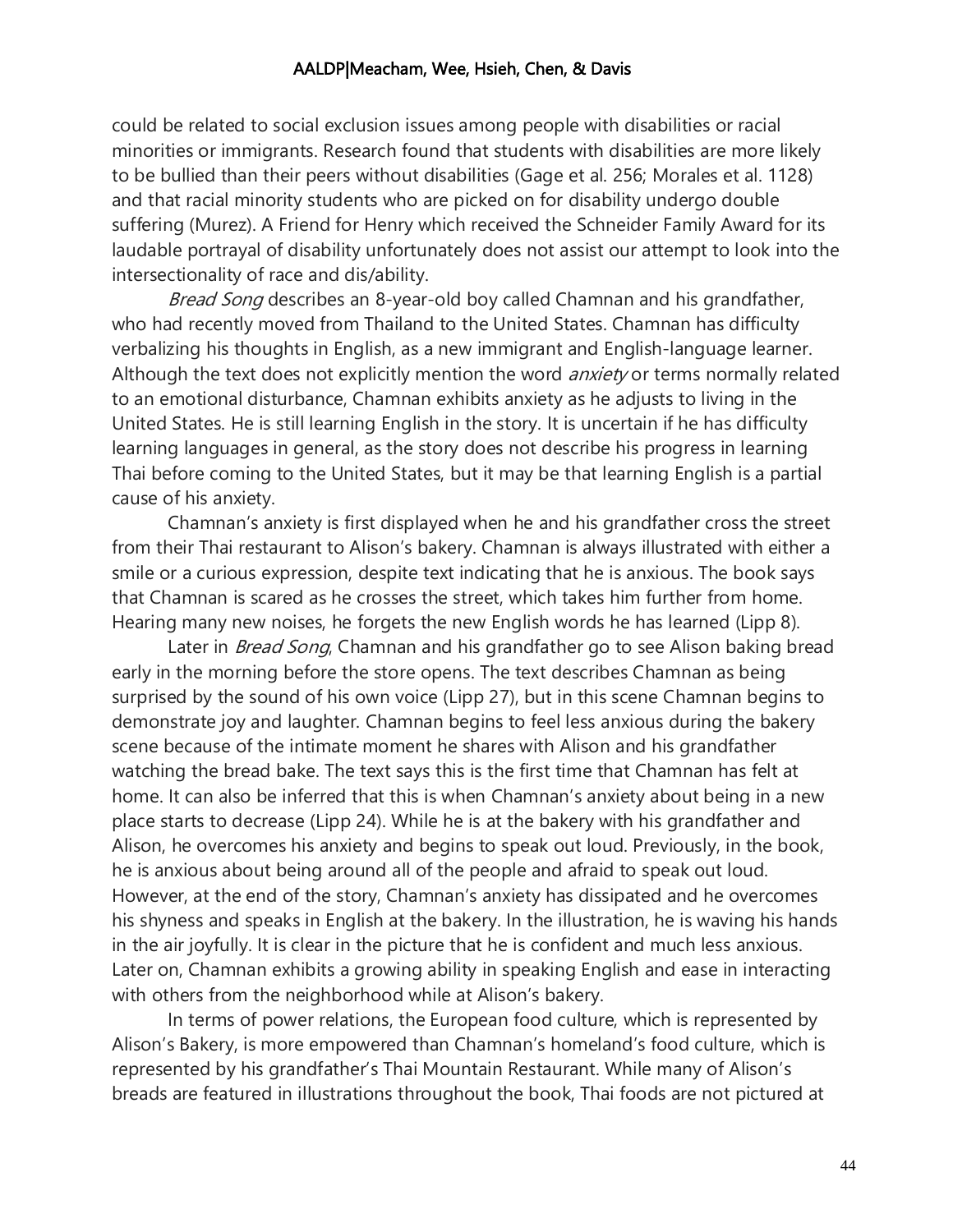all, in spite of there being a scene shown with Alice at the restaurant. This was a lost opportunity to normalize and humanize Thai foods. Only the White American woman's willingness to build reciprocal relationships with the immigrant individuals is emphasized.

No disabilities are explicitly mentioned in *Bread Song*. However, we suspected that the description of the primary character, Chamnan, shows some characteristics of ASD. This speculation arose from the text below:

Chamnan heard the first popping sounds. His eyes grew large with surprise. There were cracking, snapping, and clicking sounds coming from the cooling bread. Chamnan looked into Alison's eyes. She whispered, "Isn't it wonderful?" By this time, Chamnan was beginning to bounce on the tips of his toes. (Lipp 22)

In Bread Song, Chamnan was not communicating verbally. Bouncing on the tips of his toes shows repeated bodily movements. This seems to be something of an overreaction to the bread's cracking, snapping, and clicking sounds. Although people with ASD have difficulty communicating verbally, Chamnan's immigrant status, anxiety-induced shyness, and lack of proficiency in English might be limiting his verbal communication, especially in an unfamiliar environment in a different culture. The illustration of Chamnan begs the question whether the language barrier is caused by a disability or simply adjustment to a new culture.

It would be strange if we rarely saw language-related struggles of characters with disabilities in APAAL or SFA picture books. Many immigrants see lack of English proficiency as a barrier to economic advancement in the United States (Parascandola and Punjabi 43-61). Over 70.5% of the Asian-American population spoke a language other than English at home in 2010 (Poon-McBrayer 155). Of the Asian Americans and Pacific Islanders who spoke a language other than English at home during 2009-2013, 48% spoke English less than "very well" (U.S. Census Bureau). Scholars point out that too much emphasis on Asian-American immigrants' struggles with English in children's literature is problematic because it can stereotype them (Pang et al. 217-218). Conversely, if the body of children's literature overall does not portray any struggles with English, it might suppress strugglers' voices. Bhadury's review of Superle's book about contemporary English-language Indian children's literature points out that utopian visions of empowered girlhood can be problematic (220). Similarly, idealized portrayals of immigrant children without any struggles with English might not reflect reality accurately. Some English-monolingual Asian-immigrant students with reading difficulties in English are sometimes not identified as having learning disabilities because of their ethnicity, whereas many Southeast-Asian students with limited English proficiency are misdiagnosed as having learning disabilities (Poon-McBrayer 155). As only English-educated, middle and upper-class children have access to Indian children's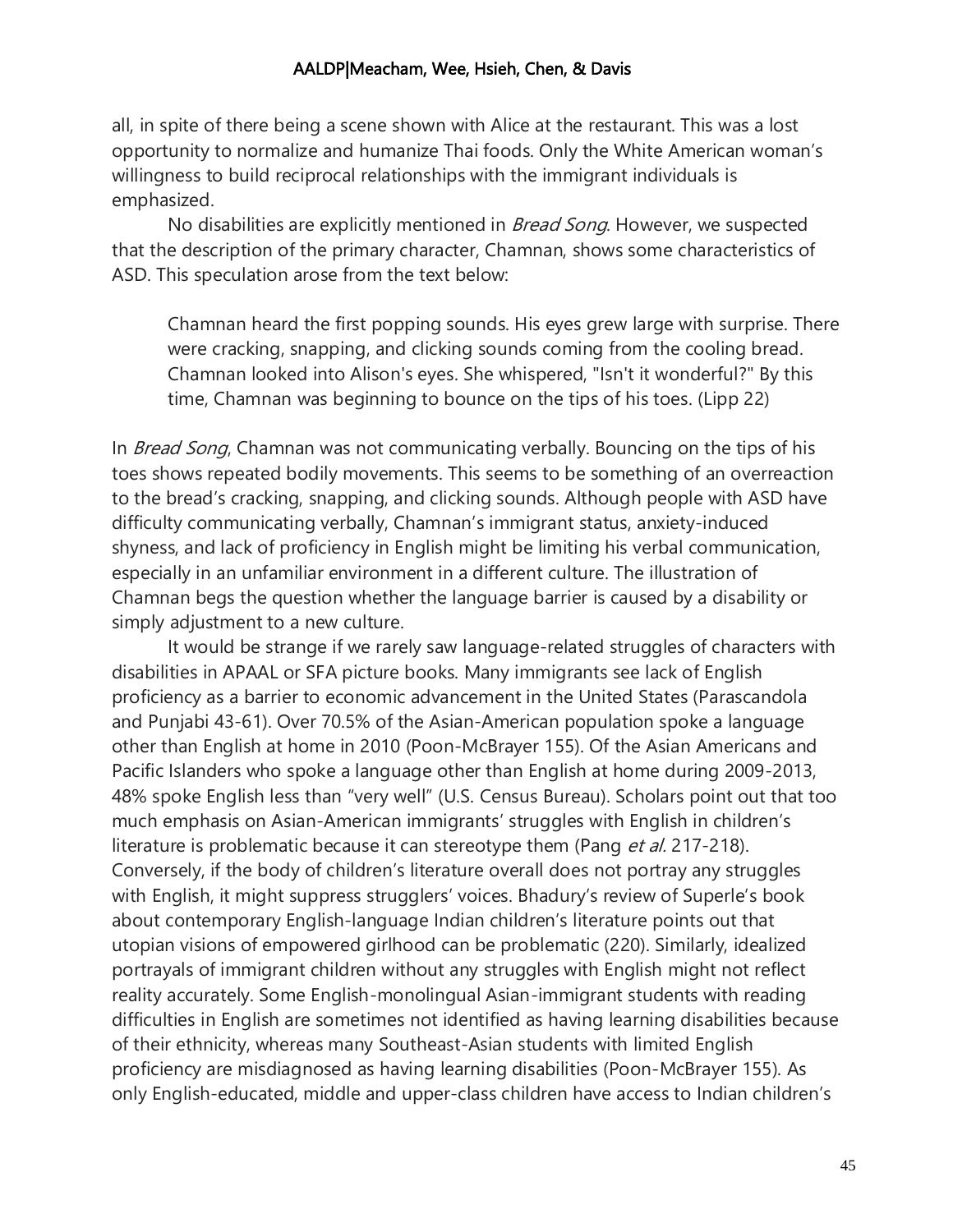books written in English, these books tend to skew the discourse that speaks to/for their class, and may not reflect other Indian/Southeast-Asian immigrant/non-immigrant people's English proficiency/difficulties (Bhadury 218). Generalized stereotypes regarding Southeast-Asian students' English proficiency can lead to missed or misdiagnosed learning disabilities during their transnational and/or English-learning periods.

# The Exoticization of A/AA People with Disabilities: Stories from the Past, Stories Set Outside the United States

Coolies, The Firekeeper's Son, and Drum Dream Girl: How One Girl's Courage Changed Music, which received the APAAL, and Kami and the Yak, which got the SFA, are historical fiction stories set in the past that depict traditional lifestyles and beliefs. The Firekeeper's Son, Kami and the Yak, and Drum Dream Girl are set outside the United States – Korea, Nepal, and Cuba, respectively. While the main part of *Coolies* features life in the United States, the Chinese immigrant protagonists are dressed in traditional Chinese gowns, which are different from contemporary Chinese clothing in China or the U.S. This section describes our analysis of these four books.

In *Coolies*, a historical fiction work that describes the lives of Chinese contract workers in 19<sup>th</sup>-century America, Shek and his younger brother, Wong, come to America in 1865 to work on the railroad. The story portrays the difficult working and living conditions that the coolies undergo. Shek has a physical disability acquired in an avalanche which is mentioned briefly. He is covered by an avalanche while the two brothers are building the railroad in Nevada. At the end of the story, Shek and Wong have survived the unjust treatment of the Chinese immigrants and opened a store in Chinatown.

Coolies does not describe the accident in detail. Instead, it shows Shek recovering in a tent, having been discovered and rescued by Wong and the other workers. Wong is holding Shek's head and giving him tea. Shek looks very weak, his eyes are closed, and his face appears frostbitten. Shek stammers, "I…will…get better…" The drawn-out sentence indicates that he is having trouble speaking. Shek lost two toes from frostbite. In the next picture he is healthy again. Shek's acquired physical disability is not illustrated. The story does not disclose exactly how losing two toes impacts his balance or walking ability. All the reader is made aware of is that he lost two toes from the accident. Shek and his brother are pictured standing with their arms around each other. It is unclear whether Shek is leaning on his brother or if they are sharing a sentimental moment.

Coolies primarily depicts struggles that are unrelated to the disability: racism and the difficult labor conditions of Asian immigrant workers in the nineteenth century. It portrays how traditional Chinese values such as perseverance, filial piety, and familism carry Shek and Wong through disappointment and hardship. They are not defeated by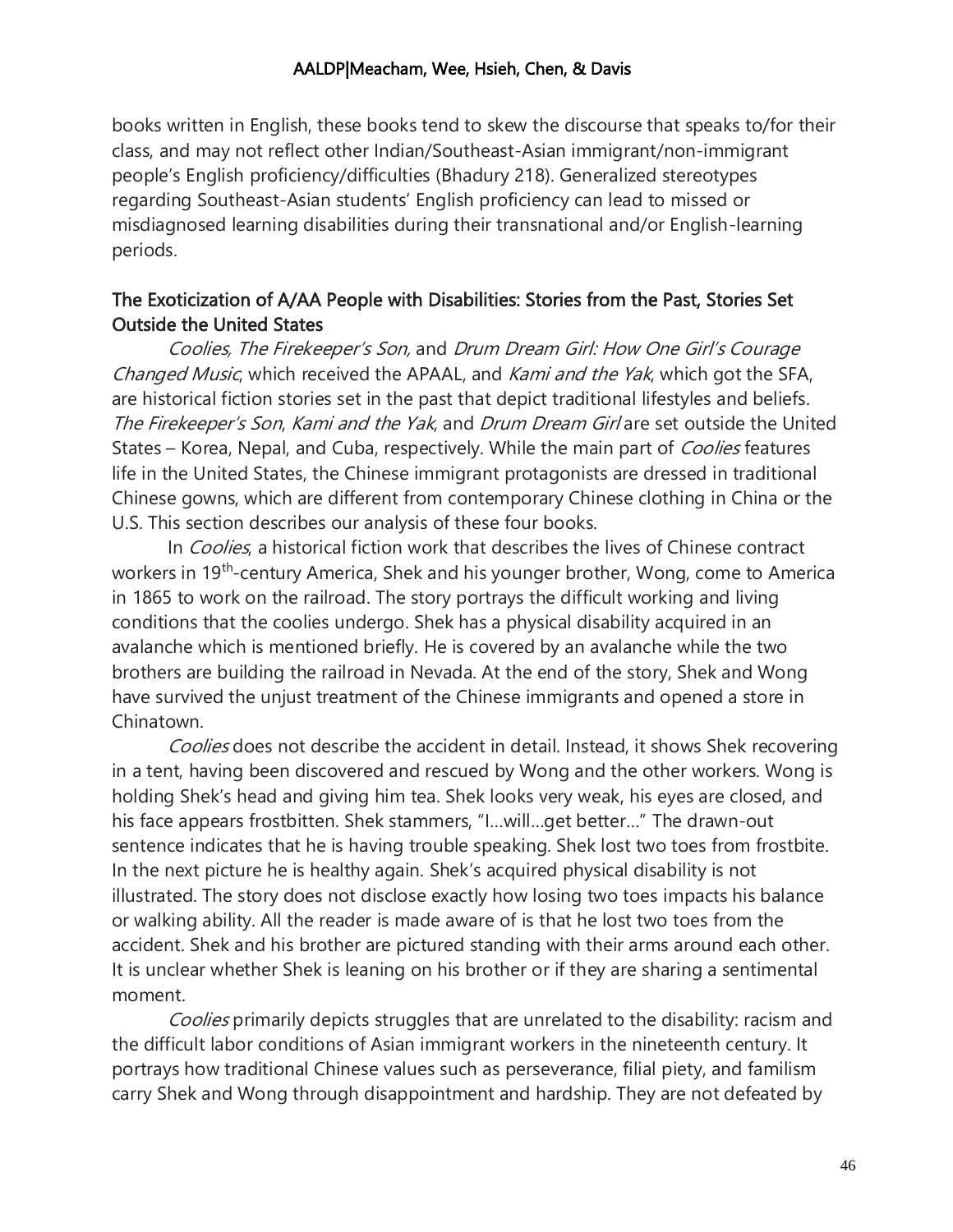racism, abuse, or a disability. Instead, they choose to run a store and help other people write letters home. It shows that they become valued members of a community that is beyond their family, and are able to contribute to more than the emotional growth of the other characters.

The Firekeeper's Son, another historical fiction picture book, is about a Korean firekeeper in the early 1800s. The firekeeper hurts his ankle when climbing a mountain to light a signal fire. He sits on the ground and holds his ankle, telling his son Sang-hee to light the fire to inform the king that the village is not under attack, instead of immediately helping the father. This theme of priorities and self-denial is also seen when Sang-hee has lit the fire—he must tend the fire rather than indulge his desire to see soldiers. This scene illustrates the culture of collectivism over individualism.

After Sang-hee has lit the fire, he comes back to his father on the way down the hill towards the village. Although the illustration does not show the disability directly, the father is using a stick to help him walk and leaning on Sang-hee for support. The text first describes Sang-hee placing an arm around his father's waist and then the father hobbling along (pp 34-35). The father's disability is portrayed by his need for extra help from his son as he heals. The last page of the book says that Sang-hee climbs the mountain every night to light the fire until the father is well.

In general, *The Firekeeper's Son* shows the collectivist culture and how it is passed from generation to generation. The people are not always being cared for, but care for others. They teach and assist others. These characters make their moral decisions based on collectivism, which emphasizes the importance of weighing the common good against personal needs.

Kami and the Yaks is about a young, deaf Sherpa boy called Kami who saves a yak when its hind leg is stuck in a crevice between two big rocks. The story explains that yaks are imperative in the Sherpa culture, providing food, clothes, and transportation. That is why when Kami finds the yak stuck and in danger he has to get his father and brother to rescue it. Since he struggles to verbally communicate the problem to them, he uses gestures. However, he is not as successful as he wants to be, as the text shows: "Because he never heard words, Kami was not able to speak. Instead, he grabbed his father's hand and pointed up to the meadow. Father was angry. He picked Kami up and plumped him down inside the doorstep" (Stryer). Meanwhile, as his communication with his brother is more successful than that with his father, the father and brother eventually rescue the yak. The story is set in the Everest region of Nepal and Tibet 500 years ago, before sign language was developed. It seems that the struggle that Kami has in communicating with his father is depicted accurately.

The main problem in *Kami and the Yaks* is that the yak is in danger. Despite Kami's deafness, he identifies the problem and communicates it to his father and brother. His disability does not impact the plot negatively. Considering the value of yaks in the culture, what this child protagonist with a disability accomplishes is exemplary.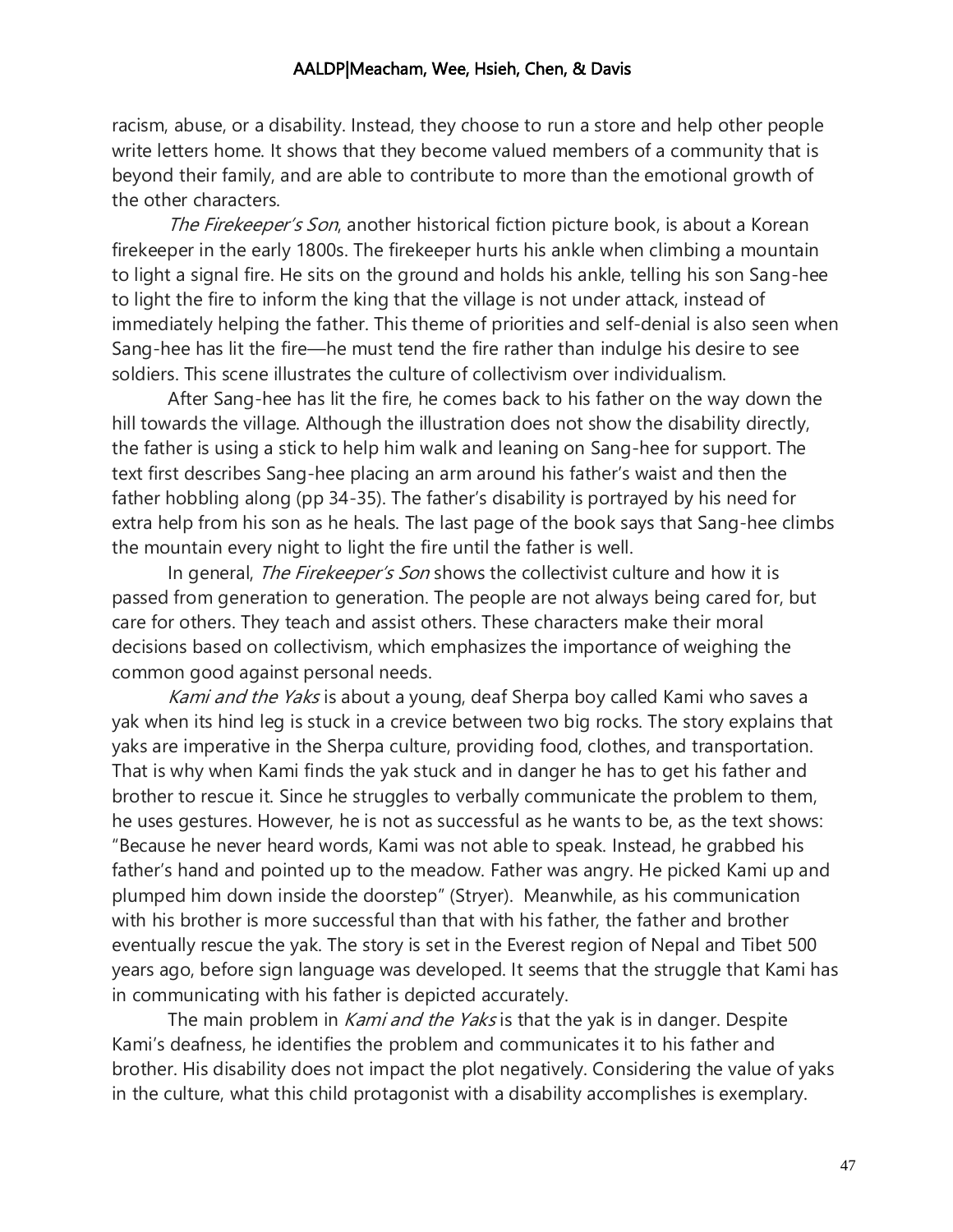Drum Dream Girl: How One Girl's Courage Changed Music is a picture book of Margarita Engle's poem about the childhood of a Chinese-African-Cuban female drummer, Millo Castro Zaldarriaga. The main storyline captures how Drum Dream Girl challenges traditional gender roles and becomes the first female drummer in Cuba.

Drum Dream Girl may be on the autism spectrum as shown by the description that she lives in her own world. Another sign of being on the autism spectrum is when other people do not understand you or how you think. Not many people in the story understand Drum Dream Girl. When she is around other people, they even give her dirty looks, like the woman in the park, or tell her that she cannot be a drummer because she is a girl. In addition, Drum Dream Girl is often illustrated being alone in the book. At such times, animals are the only characters around her, watching and showing interest in her drumming (shown through illustrations, not text). When Drum Dream Girl's father finally decides to give her an opportunity by finding her a music teacher, he is shown lassoing her back to earth from the sky. This illustration supports the notions that Drum Dream Girl lives in a world of her own and is misunderstood by most people. A man in the background of an illustration who is sitting on a bench and holding a cane can be interpreted as having an orthopedic impairment.

Prejudices and taboos for women are the primary obstacles that Drum Dream Girl deals with. It is evident that the society's gender stereotypes prevent females from playing drums. The poem states, "Everyone on the island of music in the city of drumbeats believed that only boys should play drums" (Engle). Drum Dream Girl is not willing to conform to gender norms. She dares to keep dreaming and drumming "... even though everyone kept reminding her that girls on the island of music had never played drums" (Engle). Because she never gives up, her talent is eventually recognized by her father and teacher, who believe that her drums deserve to be heard. Moreover, everyone who hears her dream-brightened music decides that "girls should always be allowed to play drums and both girls and boys should feel free to dream" (Engle). Eventually, the brave Drum Dream Girl changes the society's gender stereotypes about drum playing.

Drum Dream Girl makes her own choice according to her interest in drumming, regardless of the social prejudice and gender norms. The text reports that after being misunderstood by other people, she has to "keep drumming and dreaming alone" (Engle). Perhaps a special personality gift from being on the autism spectrum allows her to stay true to herself and not let others' discouraging opinions change her.

Compared to A Friend for Henry and Bread Song, two realistic fiction books that are set in the contemporary U.S., we find that more books are set in the past, where clothing and/or ways of thinking are not contemporary. Park Dahlen emphasized that, although folklore should continue to be included in our body of literature, it should not dominate, because this trend can further dehumanize Asian/Asian-Americans as fantasy characters (53:07-54:39). There has been a disproportionately high ratio of folktales in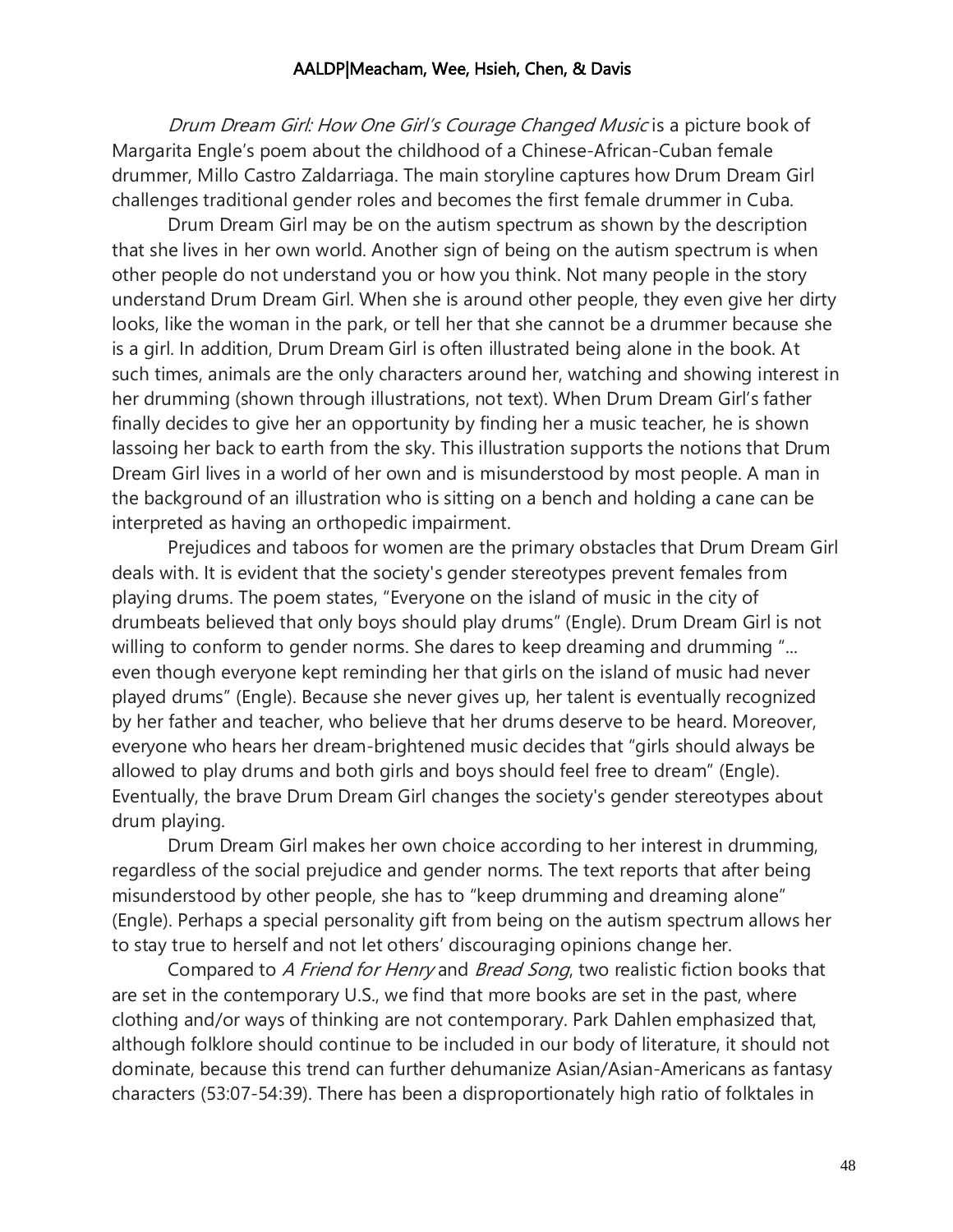Asian/Asian-American children's literature. Cai discovered that folktales accounted for approximately 70 percent of the 73 Asian/Asian-American picture books that he collected from his three local libraries in the predominantly white town where he resided (169-170). Continuous exposure to such picture books may leave the false impression that Asian people still dress in traditional ethnic attire, which exacerbates Asian/Asian-American stereotypes (Cai 170). As *Coolies, The Firekeeper's Son, Kami and the Yaks*, and *Drum Dream Girl* are not folktales but historical fiction, or biographical historical fiction: they contain no fantasy characters. However, they are still set in the past, with non-contemporary clothing and lifestyles. In general, Asian/Asian-American picture books published in the United States tend to depict cultural traditions from the past, not contemporary lifestyles. This exoticizes and stereotypes the Asian/Asian-American people (Second Author, 36, 40). The imbalance of the past versus the present found in the APAAL and SFA picture books with characters having a disability is problematic.

# Discussion: Problems of Homogenization of Disabilities and the Lack of Substance for Intersectionality Discussion

Young children form their attitudes through direct contact, indirect experience (e.g., books) and social groups (e.g., teachers) (Ostrosky 33). Considering that book reading is a common activity in early childhood classrooms, how race/ethnicity and disabilities are portrayed in children's literature has a daily impact on children's development. In addition, teachers are an influential social group that impacts children's attitudes toward people with disabilities and people from other cultural/linguistic backgrounds. They can influence the children through reading stories, discussing the illustrations, and asking questions; young children also form attitudes while interacting with peers during book reading and discussions. Statistics from 2018 show approximately 67.1% of children ages 3 through 5 served under *IDEA Part B* regularly attended an early childhood program where at least 50% of the children had no disabilities (USDOE). It is evident that children will develop appropriate attitudes toward disabilities and races/ethnicities if they have interactions with children with disabilities in the classroom, the positive mediation of teachers, and materials containing accurate representations of these topics.

The lack of representations of A/AA child characters with disabilities in picture books is lastingly detrimental. The impact is twofold. First, children often use picture books to validate their experiences and explore important dimensions of their lives. Hence, if they are unable to relate to the characters and story elements of their picture books, A/AA children with disabilities are deprived of critical support for coping with their personal pressures. The lack of this resource hurts A/AA children with disabilities more than it does their counterparts who are not A/AA or those who do not have a disability. Second, it perpetuates the double oppression that afflicts the A/AA-disabilities population. As it is, picture books with the APAAL or SFA are not as frequently used in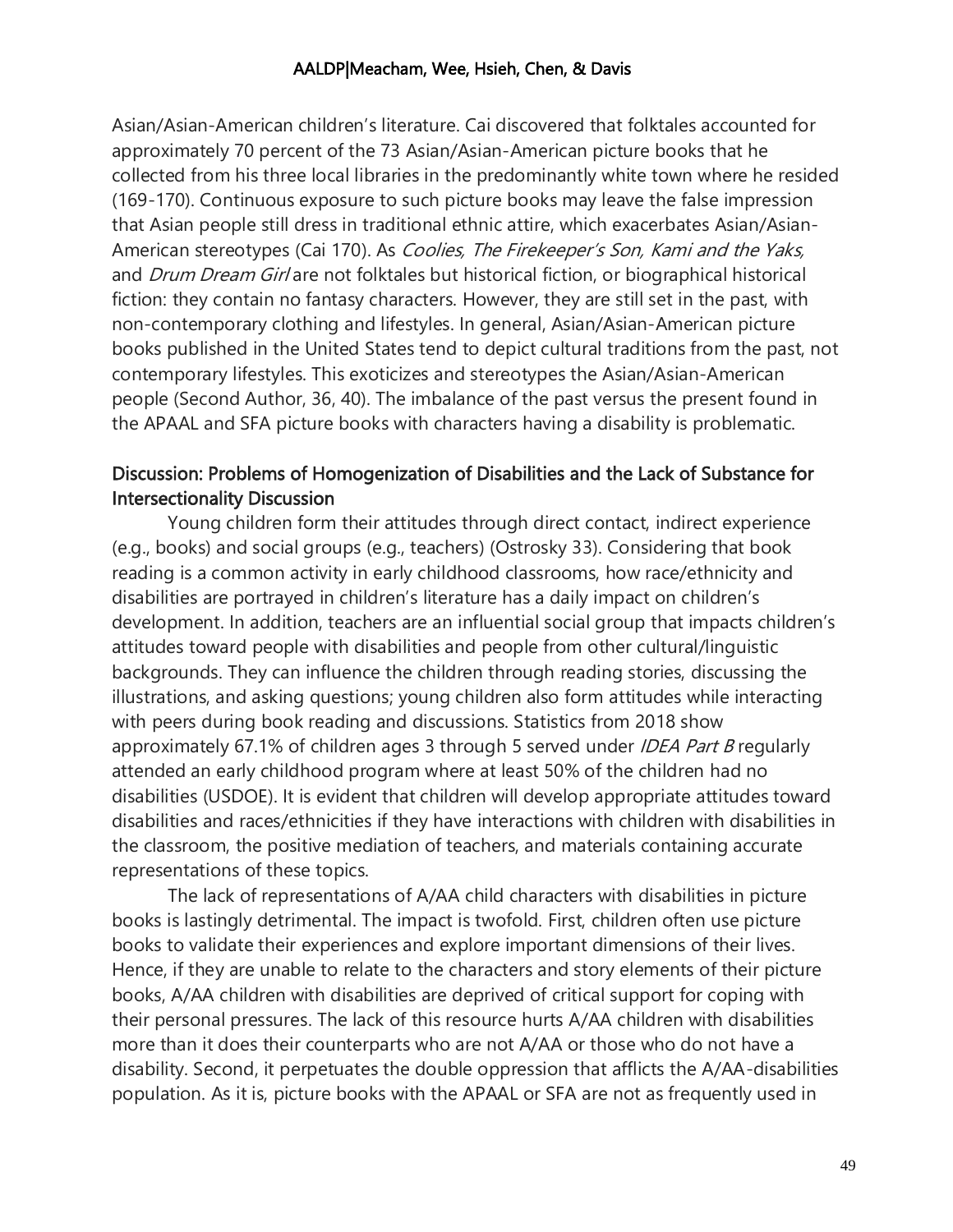classrooms as picture books with other awards such as Newbery Awards and Caldecott Awards in our observation. It further minoritizes A/AA children with disabilities when they are only represented in a single story (Adichie). It may create distorted views and perpetuate stereotypes among young children when multiple voices from this group are not included in the classroom literature. Such stereotypes promote false ability/disability diagnoses of A/AA children, which can jeopardize their access to the system that is supposed to provide them with services. The results of this study call for more realistic fiction picture books that accurately portray Asian and Asian-American children with disabilities.

In addition, the lack of representations of A/AA child characters with disabilities in picture books unwittingly homogenize disabilities. While there are various cultures of people with disabilities, when there is a limited number of picture books that represent A/AA child characters with disabilities, only certain disability cultures are represented. Thus, experiences with invisible disabilities in picture books are marginalized and dehumanized. For instance, there are many children with speech or language impairment (SLI), developmental delay, and ASD among the school children of the U. S. (USDOE), the cultures of children with SLI or developmental delay were rarely depicted in the reviewed picture books with the APAAL or the SFA. In addition, while A/AA immigrant children's English-language learning can be an important issue, only one of the six picturebooks portrayed an ELL child's language-learning experience (Chamnan's story in *Bread Song*).

The lack of representations of A/AA child characters with disabilities in the APAAL or the SFA picture books also prevents the current analytic work from digging deeper into the issues of intersectionality. According to Bell, notwithstanding the liberatory intent of Disability Studies, as white scholars established Disability Studies, white subjects were predominant in films and documentaries about disability. Minority peoples' disabilities are often unspoken, as Bell (3) pointed out about Harriet Tubman's disability. The current analysis found that there were two mirror books for today's A/AA children with disabilities among picture books with the APAAL or the SFA: Bread Song and A Friend for Henry. In Bread Song which received the APAAL, while it depicted Chamnan's A/AA-immigrant cultures, his disability was not unpacked. On the other hand, A Friend for Henry which received the SFA, only focused on issues associated with ASDs, whereas *Henry's* A/AA background was not recognizable. We initially sought to analyze mirror books for A/AA children with disabilities with perspectives on intersectionality. Then our discovery was that we could not find substance to analyze in terms of intersectionality in those two books. We would like to deliver this point to picture book authors and illustrators. We definitely need more mirror books for A/AA children with disabilities that delineate how race and disability interact in their authentic contexts.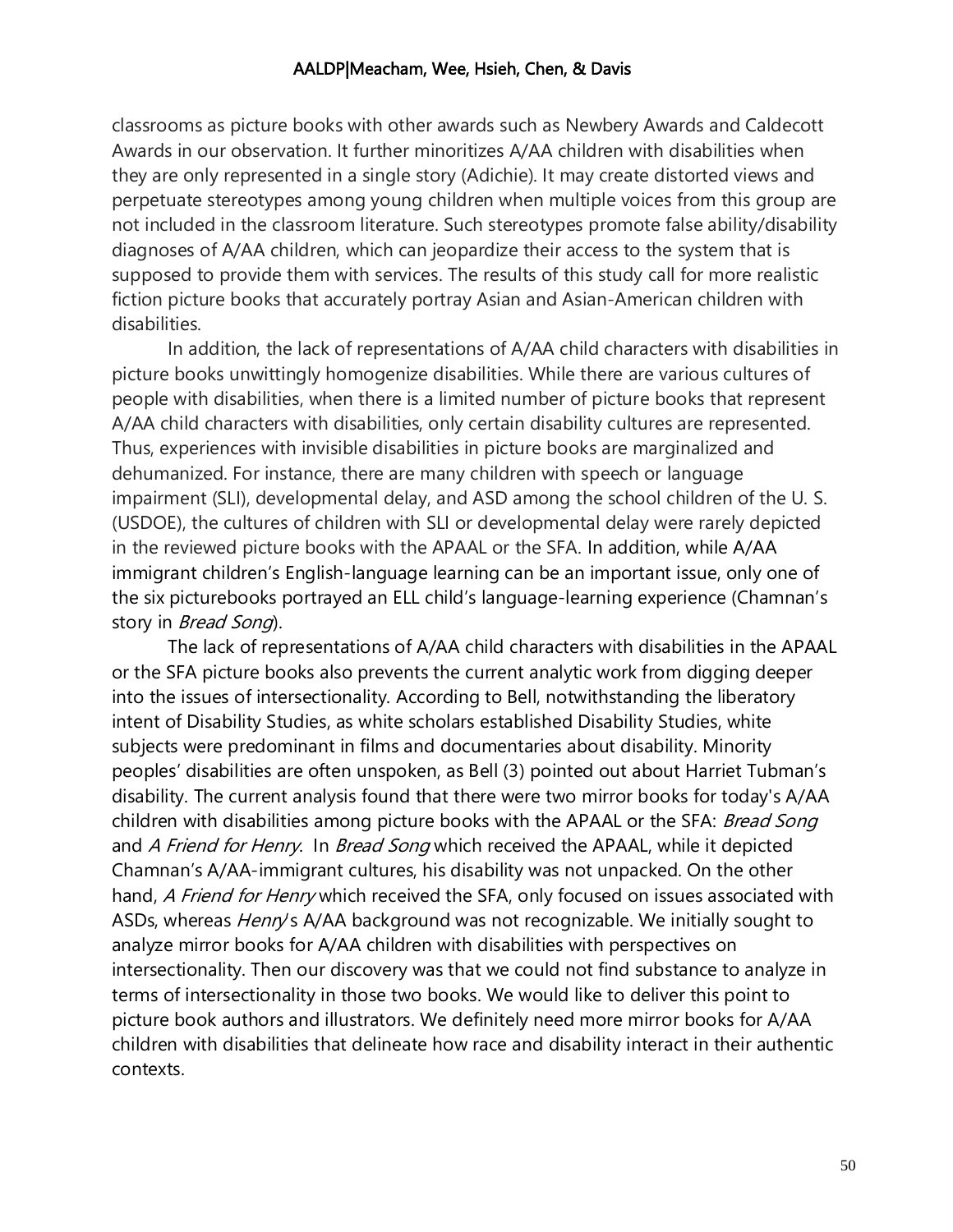# Works Cited

# Children's Literature (Primary Sources)

- Bailey, Jenn. *A Friend for Henry*. Illustrated by Mika Song, Chronicle Books, 2019.
- Engle, Margarita. Drum Dream Girl: How One Girl's Courage Changed Music. Illustrated by Rafael López, HMH Books for Young Readers, 2015.
- Lipp, Frederick. *Bread Song*. Illustrated by Jason Gaillard, Mondo Pub, 2004.
- Park, Linda Sue. The Firekeeper's Son. Illustrated by Julie Downing, Houghton Mifflin Harcourt, 2009.
- Stryer, Andrea Stenn. Kami and the Yaks. Illustrated by Bert Dodson, Bay Otter Press, 2007.

Yin. Coolies. Illustrated by Chris Soentpiet, Puffin Books, 2003.

# Secondary Sources

- Adichie, Chimamanda Ngozi. The Danger of a Single Story. July 2009. https://www.ted.com/talks/chimamanda\_ngozi\_adichie\_the\_danger\_of\_a\_single\_st ory.
- Adomat, Donna Sayers. "Exploring Issues of Disability in Children's Literature Discussions." Disability Studies Quarterly, vol. 34, no. 3, 2014. [https://dsq](https://dsq-sds.org/article/view/3865/3644)[sds.org/article/view/3865/3644.](https://dsq-sds.org/article/view/3865/3644)
- American Library Association. Schneider Family Book Award manual. [http://www.ala.org/aboutala/sites/ala.org.aboutala/files/content/schneideraward](http://www.ala.org/aboutala/sites/ala.org.aboutala/files/content/schneiderawardmanual-2-2.pdf) [manual-2-2.pdf.](http://www.ala.org/aboutala/sites/ala.org.aboutala/files/content/schneiderawardmanual-2-2.pdf)
- Asian/Pacific American Librarians Associations. Asian/Pacific American Librarians Association Literature Award Guidelines & Nominations. <http://www.apalaweb.org/awards/literature-awards/literature-award-guidelines/>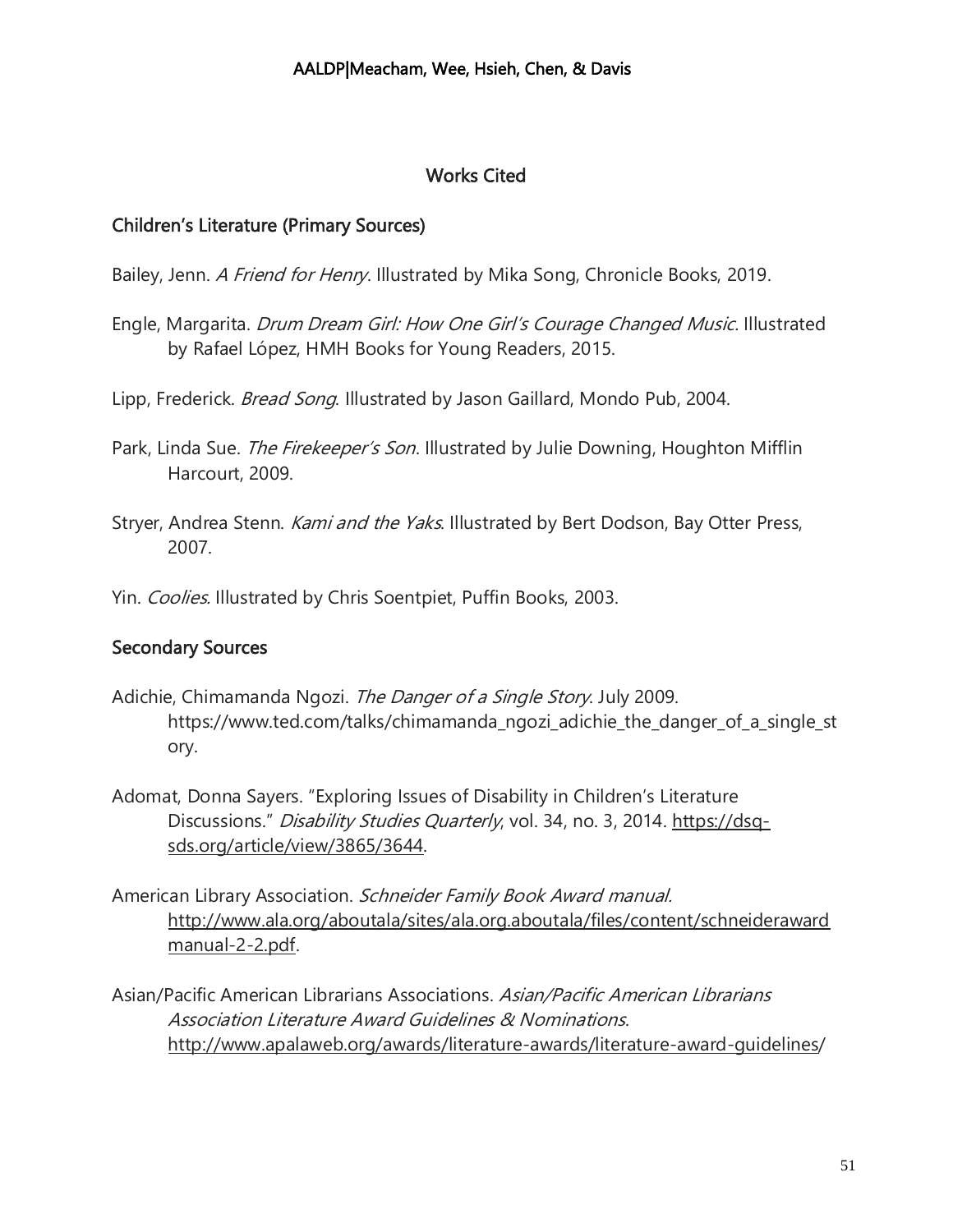- Bhadury, Poushali. "Contemporary English-Language Indian Children's Literature: Representations of Nation, Culture, and the New Indian Girl (review)." The Lion and the Unicorn, vol 36, no. 2, 2012, 217-221.
- Bell, Christopher, M. Blackness and Disability: Critical Examinations and Cultural Interventions. Michigan State UP, 2012.
- Bishop, Rudine Sims. "Selecting Literature for a Multicultural Classroom." Using Multiethnic Literature in the K-8 Classroom, edited by Violet J. Harris. ChristopherGordon, 1997, pp. 1-19.
- Bishop, Rudine Sims. "Mirrors, Windows, and Sliding Glass Doors." *Perspectives*, vol. 6, no. 3, 1990, ix-xi.
- Cai, Mingshui. "Images of Chinese and Chinese Americans Mirrored in Picture Books." Children's Literature in Education, vol 25, no. 3, 1994, 169-191.
- Chung, T. L. Asian Health and Disability Issues in Malden, Massachusetts. The Malden Asian Disability Advocacy Coalition, 2005.
- Crenshaw, Kimberlé Williams. "Mapping the Margins: Intersectionality, Identity Politics, and Violence against Women of Color." Stanford Law Review, vol. 43, no. 6, 1991, 1241-1299.
- Cunningham, Katie. What does this book have to do with me: Why mirror and window books are important for all readers. Lee & Low Books, 4 Feb. 2013, [https://blog.leeandlow.com/2013/02/04/what-does-this-book-have-to-do-with](https://blog.leeandlow.com/2013/02/04/what-does-this-book-have-to-do-with-me-why-mirror-and-window-books-are-important-for-all-readers/)[me-why-mirror-and-window-books-are-important-for-all-readers/.](https://blog.leeandlow.com/2013/02/04/what-does-this-book-have-to-do-with-me-why-mirror-and-window-books-are-important-for-all-readers/)
- Denzin, Norman K. The Research Act: A Theoretical Introduction to Sociological Methods. Transaction Publishers, 1970.
- Department of Education. "43rd Annual Report to Congress on the Implementation of the Individuals with Disabilities Education Act." January 2022. [https://sites.ed.gov/idea/2021-individuals-with-disabilities-education-act-annual](https://sites.ed.gov/idea/2021-individuals-with-disabilities-education-act-annual-report-to-congress/)[report-to-congress/.](https://sites.ed.gov/idea/2021-individuals-with-disabilities-education-act-annual-report-to-congress/)
- Dyches, Tina T., and Mary Anne Prater. "Developmental Disability in Children's Literature: Issues and Annotated Bibliography." PRISM Series. Mental Retardation and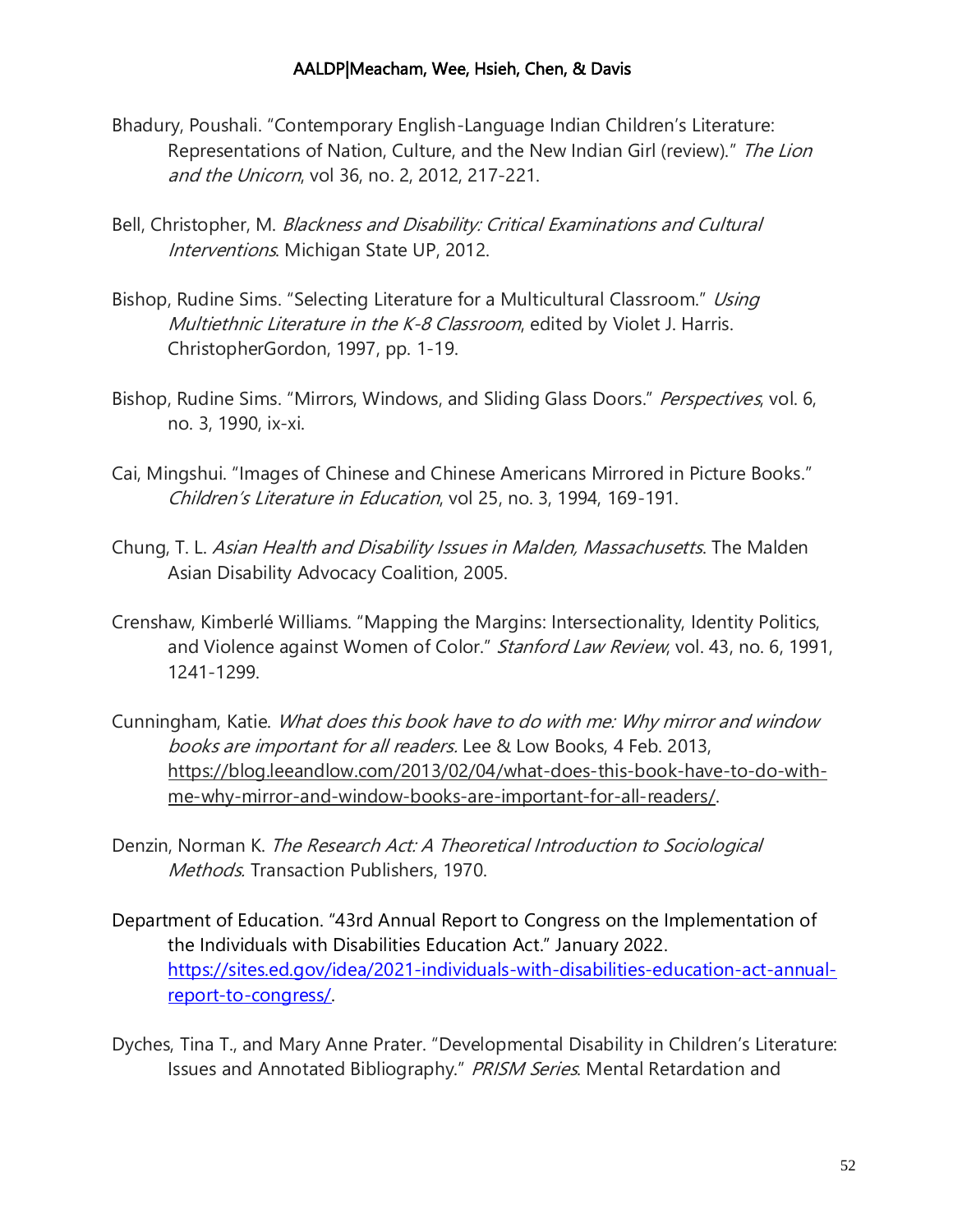Developmental Disabilities Division of the Council for Exceptional Children, 2000. [https://eric.ed.gov/?id=ED451626.](https://eric.ed.gov/?id=ED451626)

- Dyches, Tina T., Mary Anne Prater, and Jennifer Jenson. "Portrayal of Disabilities in Caldecott Books." Teaching Exceptional Children Plus, vol 2, no. 5, 2006, [http://escholarship.bc.edu/education/tecplus/vol2/iss5/art2.](http://escholarship.bc.edu/education/tecplus/vol2/iss5/art2)
- Freedman, Justin, et al. "Integrating Disability Studies Pedagogy in Teacher Education." Journal of Teaching Disability Studies, no. 1, Fall 2019. [https://jtds.commons.gc.cuny.edu/integrating-disability-studies-pedagogy-in](https://jtds.commons.gc.cuny.edu/integrating-disability-studies-pedagogy-in-teacher-education/)[teacher-education/](https://jtds.commons.gc.cuny.edu/integrating-disability-studies-pedagogy-in-teacher-education/)
- Gage, Nicholas A., Antonis Katsiyannis, Chad Rose, and Simone E. Adams. "Disproportionate Bullying Victimization and Perpetration by Disability Status, Race, and Gender: A National Analysis." Advances in Neurodevelopmental Disorders, vol. 5, 2021, 256-268.
- Goethals, Tina, Elisabeth De Schauwer, and Geert Van Hove. "Weaving Intersectionality into Disability Studies Research: Inclusion, Reflexivity and Anti-Essentialism." Journal of Diversity and Gender Studies, vol. 2, no. 1-2, 2015, pp. 75-94.
- Hasnain, Rooshey, Glenn T. Fujiura, John E. Capua, Tuyen Thi Thanh Bui, and Safiy Khan. "Disaggregating the Asian 'Other': Heterogeneity and Methodological Issues in Research on Asian Americans with Disabilities." Societies, vol. 10, no. 58, 2020, pp. 1-19. [https://doi.org/10.3390/soc10030058.](https://doi.org/10.3390/soc10030058)
- Johnson, Nancy, Melanie D. Koss, and Miriam Martinez. "Through the Sliding Glass Door: #EmpowerTheReader." The Reading Teacher, vol. 71, no. 5. 2017, 569-577.
- Kupupika, Trust. "Shaping Our Freedom Dreams: Reclaiming Intersectionality through Black Feminist Legal Theory." Virginia Law Review Online, vol. 107, 2021, 27-47.
- Leininger, Melissa, Tina Taylor Dyches, Mary Anne Prater, and Melissa Allen Heath. "Newbery Award Winning Books 1975-2009: How Do They Portray Disabilities?" Education and Training in Autism and Developmental Disabilities, vol. 45, no. 4, 2010, 583-596.
- Morales, Danielle X., Sara E. Grineski, and Timothy W. Collins. "School Bullying, Body Size, and Gender: An Intersectionality Approach to Understanding US Children's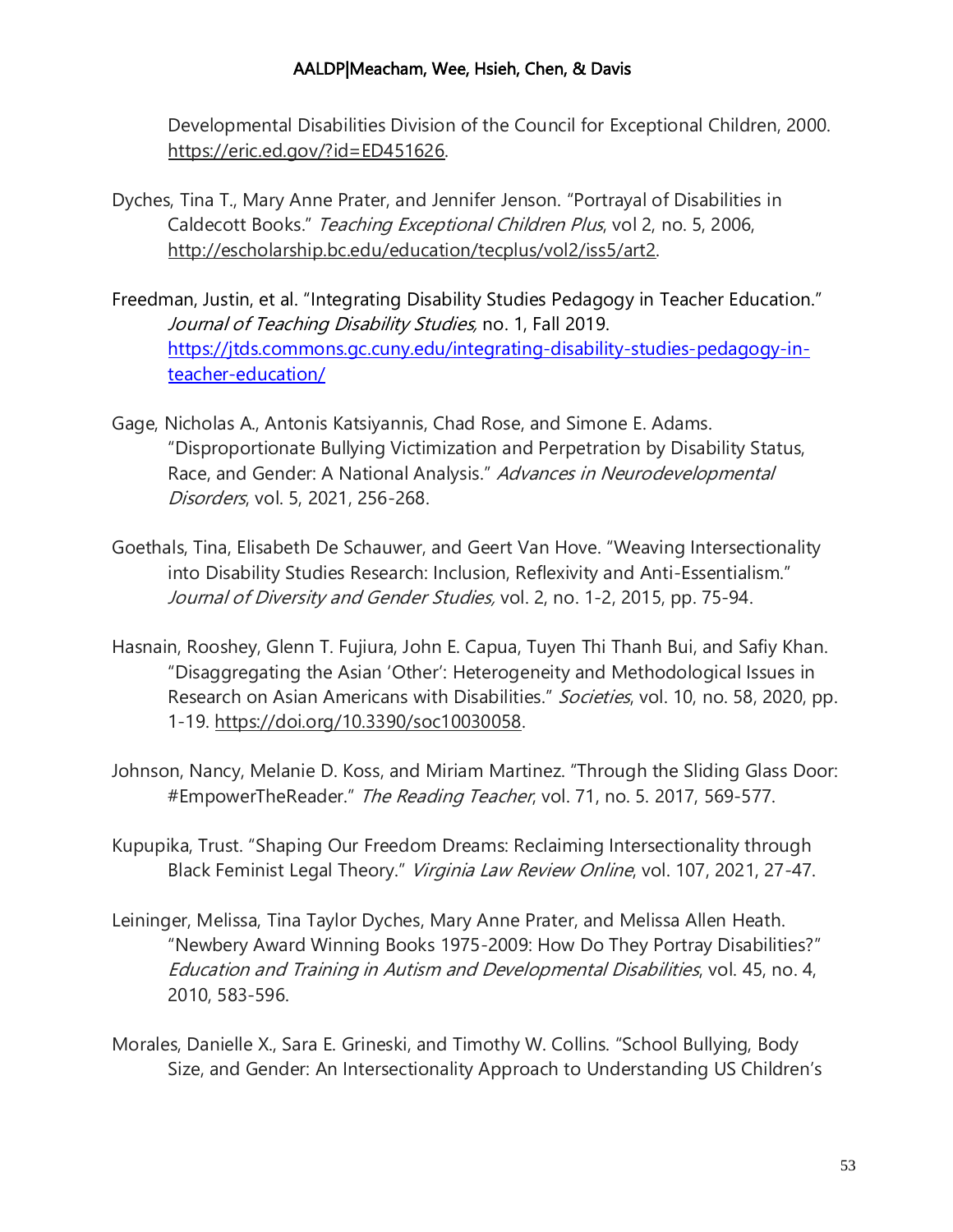Bullying Victimization." British Journal fo Sociology Education, vol. 40, no. 8. 2019, 1121-1137.

- Murez, Cara. Who's Most Likely to Get Bullied at School? U.S. News, July 27, 2021, [https://www.usnews.com/news/health-news/articles/2021-07-27/whos-most](https://www.usnews.com/news/health-news/articles/2021-07-27/whos-most-likely-to-get-bullied-at-school)[likely-to-get-bullied-at-school.](https://www.usnews.com/news/health-news/articles/2021-07-27/whos-most-likely-to-get-bullied-at-school)
- Namkung, Victoria. Why Asian American Kids are Under-diagnosed When it Comes to Learning Disabilities. NBC News, 2021, [https://www.nbcnews.com/news/asian](https://www.nbcnews.com/news/asian-america/asian-american-kids-are-diagnosed-comes-learning-disabilities-rcna2425)[america/asian-american-kids-are-diagnosed-comes-learning-disabilities](https://www.nbcnews.com/news/asian-america/asian-american-kids-are-diagnosed-comes-learning-disabilities-rcna2425)[rcna2425.](https://www.nbcnews.com/news/asian-america/asian-american-kids-are-diagnosed-comes-learning-disabilities-rcna2425)

New American Economy. Contributions of U.S.-Born Asian Americans and Pacific Islanders. 25 May 2021, [https://research.newamericaneconomy.org/report/contributions-of-united](https://research.newamericaneconomy.org/report/contributions-of-united-states-born-aapi/)[states-born-aapi/.](https://research.newamericaneconomy.org/report/contributions-of-united-states-born-aapi/)

- Ostrosky, Michaelene M., Chryso Mouzourou, Emily A. Dorsey, Paddy C. Favazza, and Lisa M. Leboeuf. "Pick a Book, Any Book: Using Children's Books to Support Positive Attitudes Toward Peers with Disabilities." Young Exceptional Children, vol. 18, no. 1, 2015, 30-43.
- Pang, Valerie Ooka, Carolyn Colvin, MyLuong Tran, and Roberta H. Barba. "Beyond Chopsticks and Dragons: Selecting Asian-American Literature for Children." The Reading Teacher, vol. 46, no. 3, 1992, 216-224.
- Parascandola, Louis J. and Rajul Punjabi. "Language, Otherness, and Acculturation among Chinese Immigrants in the Short Stories of Ha Jin." Asian American Literature: Discourses and Pedagogies, vol. 8, 2017, 43-61.
- Park Dahlen, Sarah. "Dr. Sarah Park Dahlen Spring 2021 Baker Diversity Lecture Series." YouTube, uploaded by NicoleTheLibrarian, 28 Apr. 2021, [https://youtu.be/AYKRox3CqdI.](https://youtu.be/AYKRox3CqdI)
- Peterson, William. "Success Story, Japanese-American Style." The New York Times, 9 Jan 1966, p. 11.
- Pew Research Center. The Rise of Asian Americans. Social and Demographic Trends: Washington, DC, USA, 2013, [https://www.pewsocialtrends.org/2012/06/19/the](https://www.pewsocialtrends.org/2012/06/19/the-rise-of-asian-americans/)[rise-of-asian-americans/.](https://www.pewsocialtrends.org/2012/06/19/the-rise-of-asian-americans/)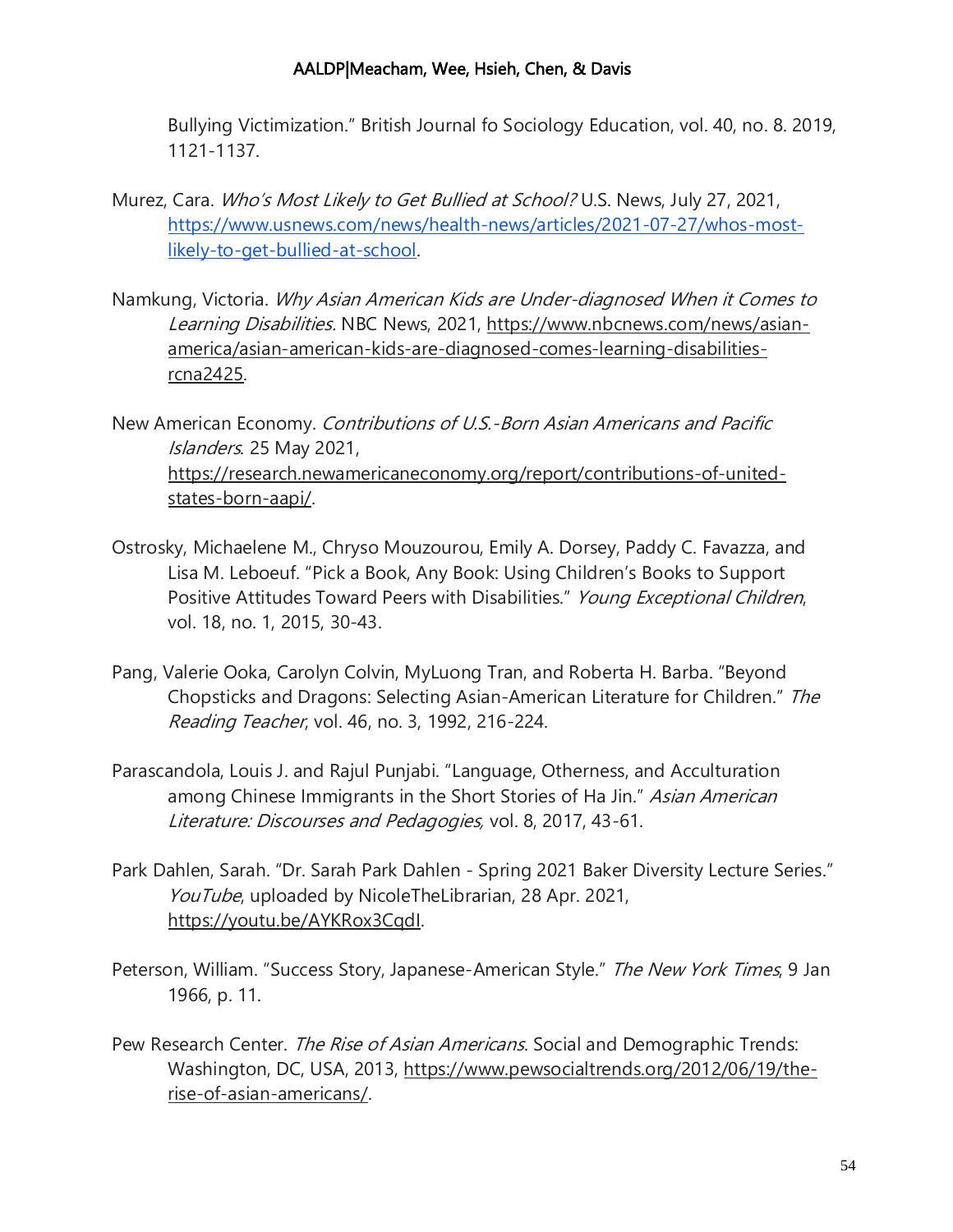- Poon-McBrayer, Kim Fong. "Model Minority and Learning Disabilities: Double Jeopardy for Asian Immigrant Children in the USA." Global Studies of Childhood, vol. 1, no. 2, 2011, pp. 152-158. <https://doi.org/10.2304/gsch.2011.1.2.152>.
- Prater, Mary Anne. "Learning Disabilities in Children's and Adolescent Literature: How Are Characters Portrayed?" Learning Disability Quarterly, vol. 26, no. 1, 2003, 47-62.
- Reese, Debbie. "Critical Indigenous Literacies: Selecting and Using Children's Books about Indigenous Peoples." Language Arts, vol. 95, no. 6, 2018, 389-393.
- Rodríguez, Noreen Naseem, and Esther June Kim. "In Search of Mirrors: An Asian Critical Race Theory Content Analysis of Asian American Picturebooks from 2007 to 2017." Journal of Children's Literature, vol. 44, no. 2, 2018, 17-30.
- Saguisag, Lara. Incorrigibles and Innocents: Constructing Childhood and Citizenship in Progressive Era Comics. Rutgers UP, 2019.
- Shakespeare, Tom. "The Social Model of Disability." The Disability Studies Reader, edited by Lennard J. Davis, Routledge, 2006, pp. 197-204.
- Sivashankar, Nithya. "Amos, Yukari Takimoto and Daniel Miles Amos, Eds. Children's Literature from Asia in Today's Classrooms: Toward Culturally Authentic Interpretations. Rowman & Littlefield, 2018. 122 pages. ISBN: 9781475843675." Research on Diversity in Youth Literature, vol. 2, no. 2, 2018, Article 13, pp. 1-8, [https://sophia.stkate.edu/rdyl/vol2/iss2/13.](https://sophia.stkate.edu/rdyl/vol2/iss2/13)
- So, Richard Jean, and Gus Wezerek. "Just How White Is the Book Industry?" The New York Times, 11, Dec. 2020, [https://www.nytimes.com/interactive/2020/12/11/opinion/culture/diversity](https://www.nytimes.com/interactive/2020/12/11/opinion/culture/diversity-publishing-industry.html?searchResultPosition=1)[publishing-industry.html?searchResultPosition=1](https://www.nytimes.com/interactive/2020/12/11/opinion/culture/diversity-publishing-industry.html?searchResultPosition=1)
- Southwest Educational Development Laboratory Disability Research for All. "Designing and Conducting Research with Diverse Consumer Groups: Implications and Considerations." Research Exchange, vol. 6, 2001, 3-8.
- Stodden, Robert, A., Norma Jean Stodden, Weol Soon Kim-Rupnow, Nghi D. Thai, and L. M. Galloway. "Providing Effective Support Services for Culturally and Linguistically